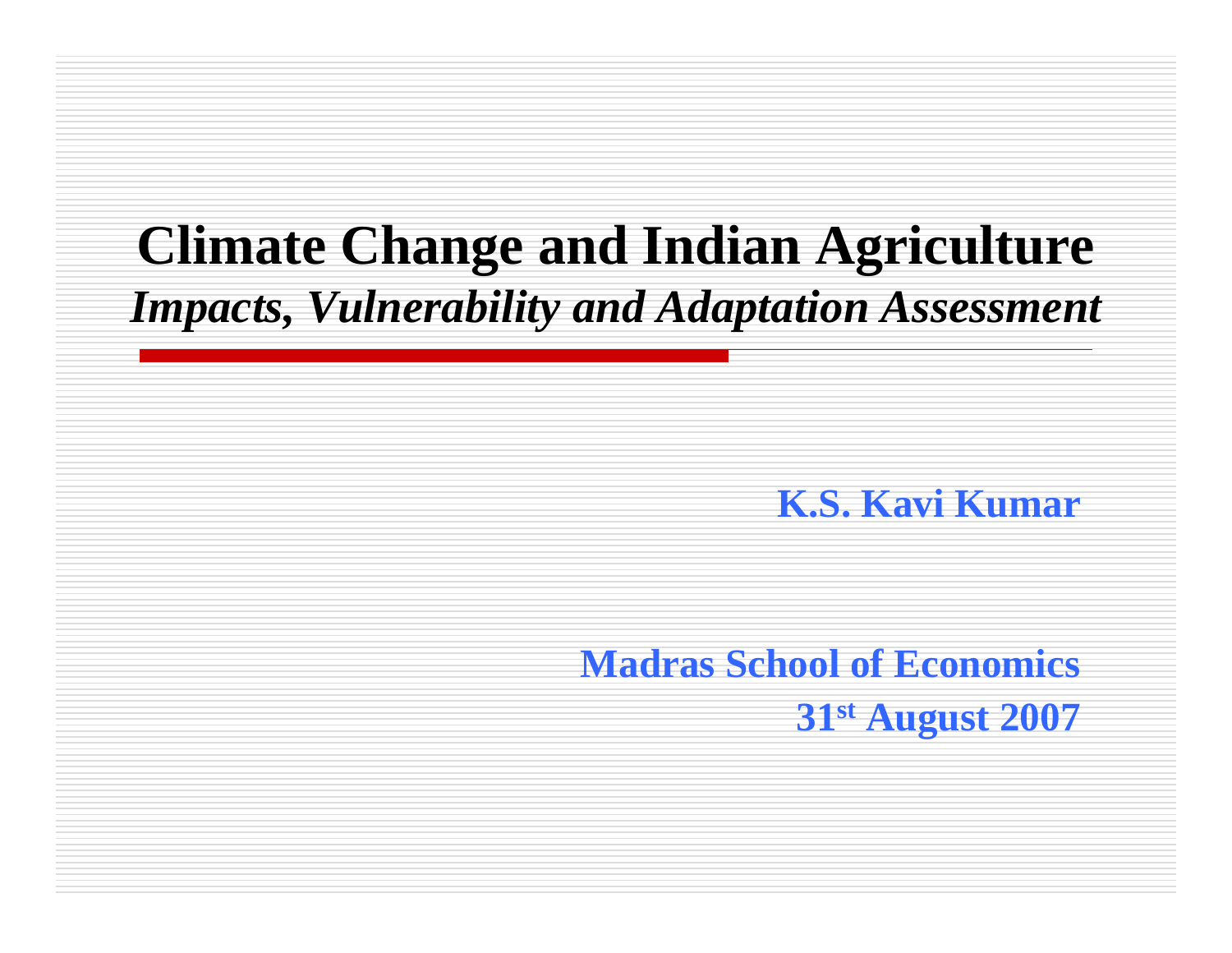# Structure of Presentation

#### $\Box$  Introduction

- **□** Assessing Impacts
- **U** Vulnerability Assessment
- **□** Adaptation Assessment
- **□** Research Directions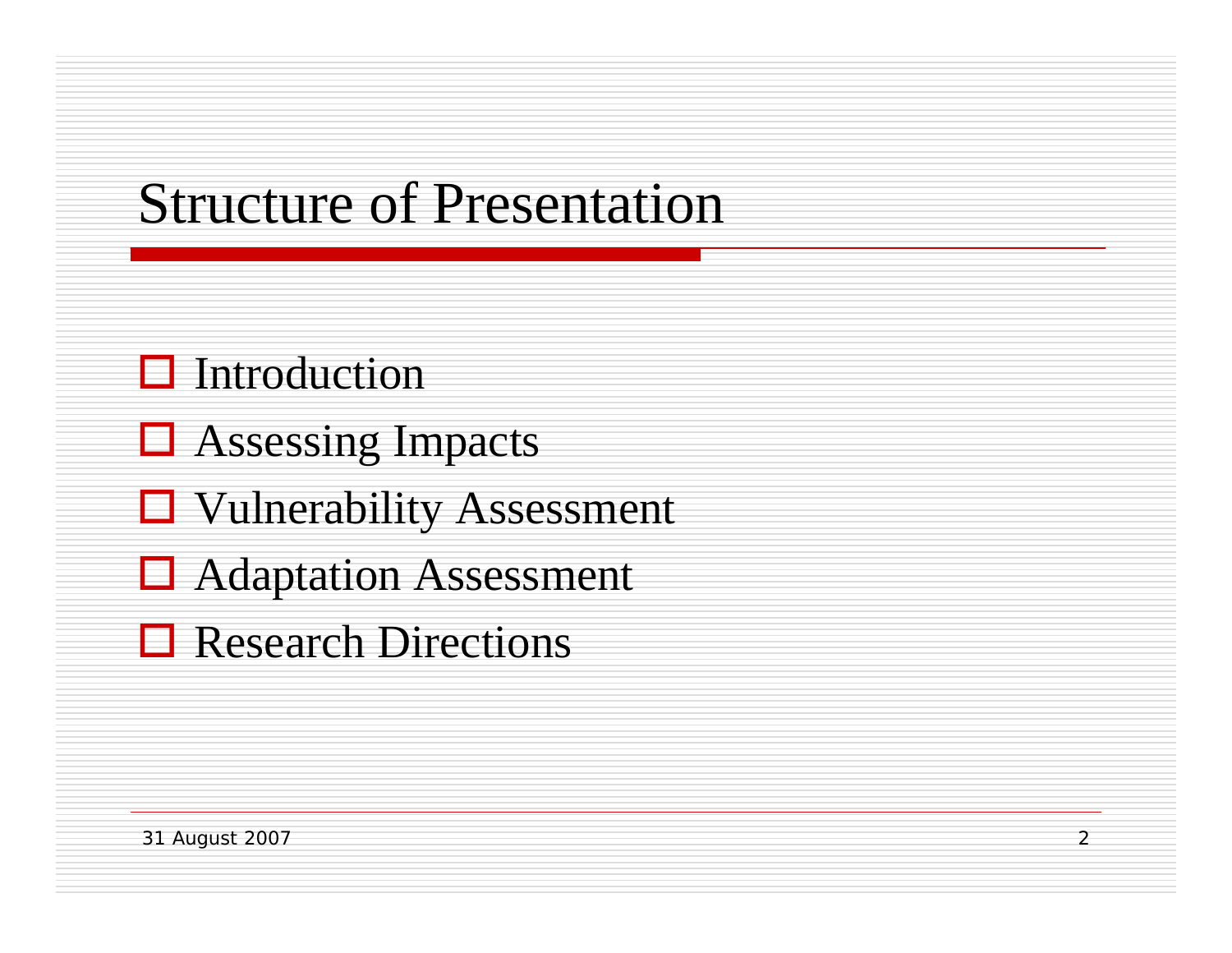## Changes in Global Temperature, Sea Level, NH Snow Cover (IPCC-WG1, 2007)



31 August 2007 3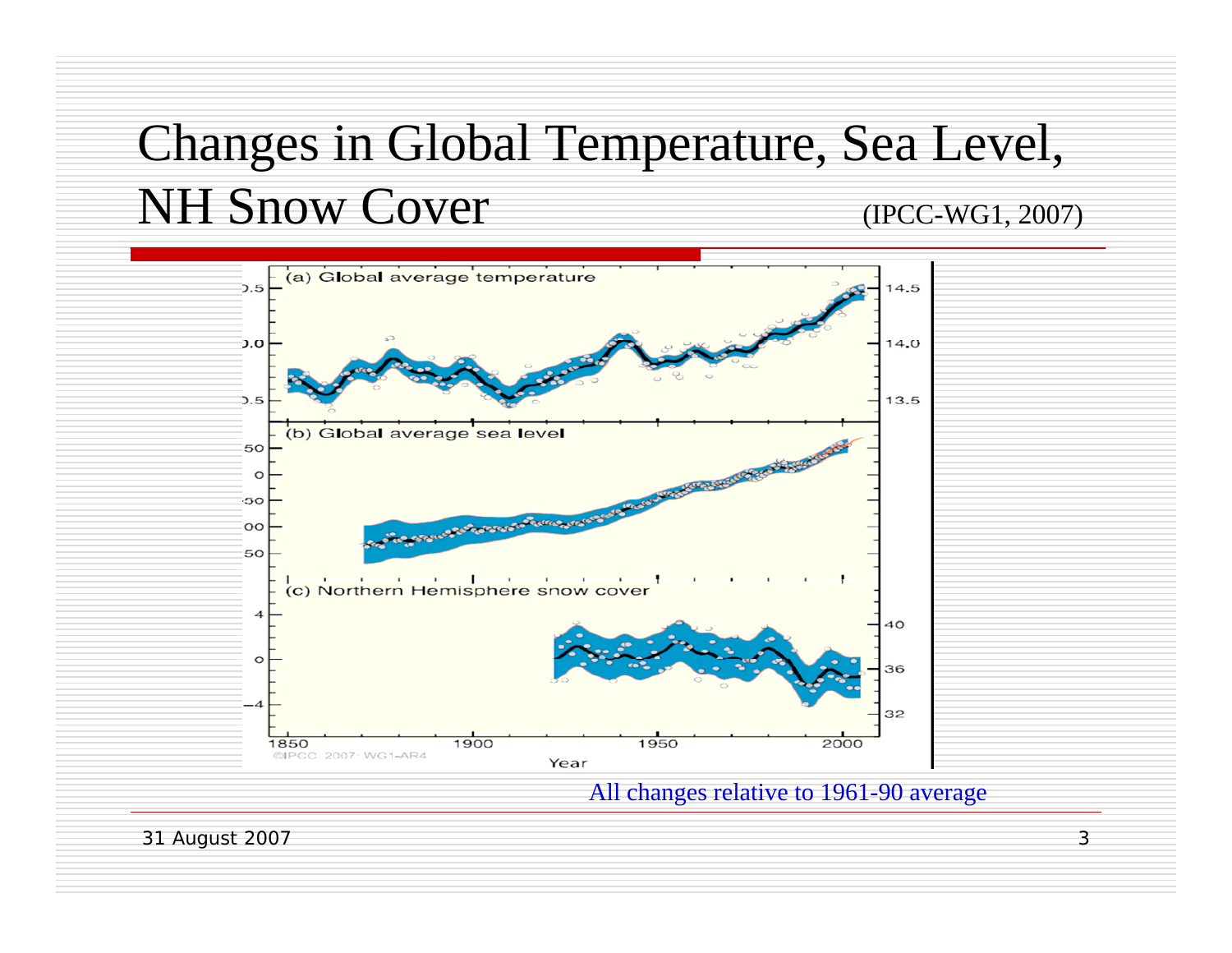# Annual Surface Air Temperature Anomalies, India: 1881-1997 (Pant & Rupakumar, 1997)

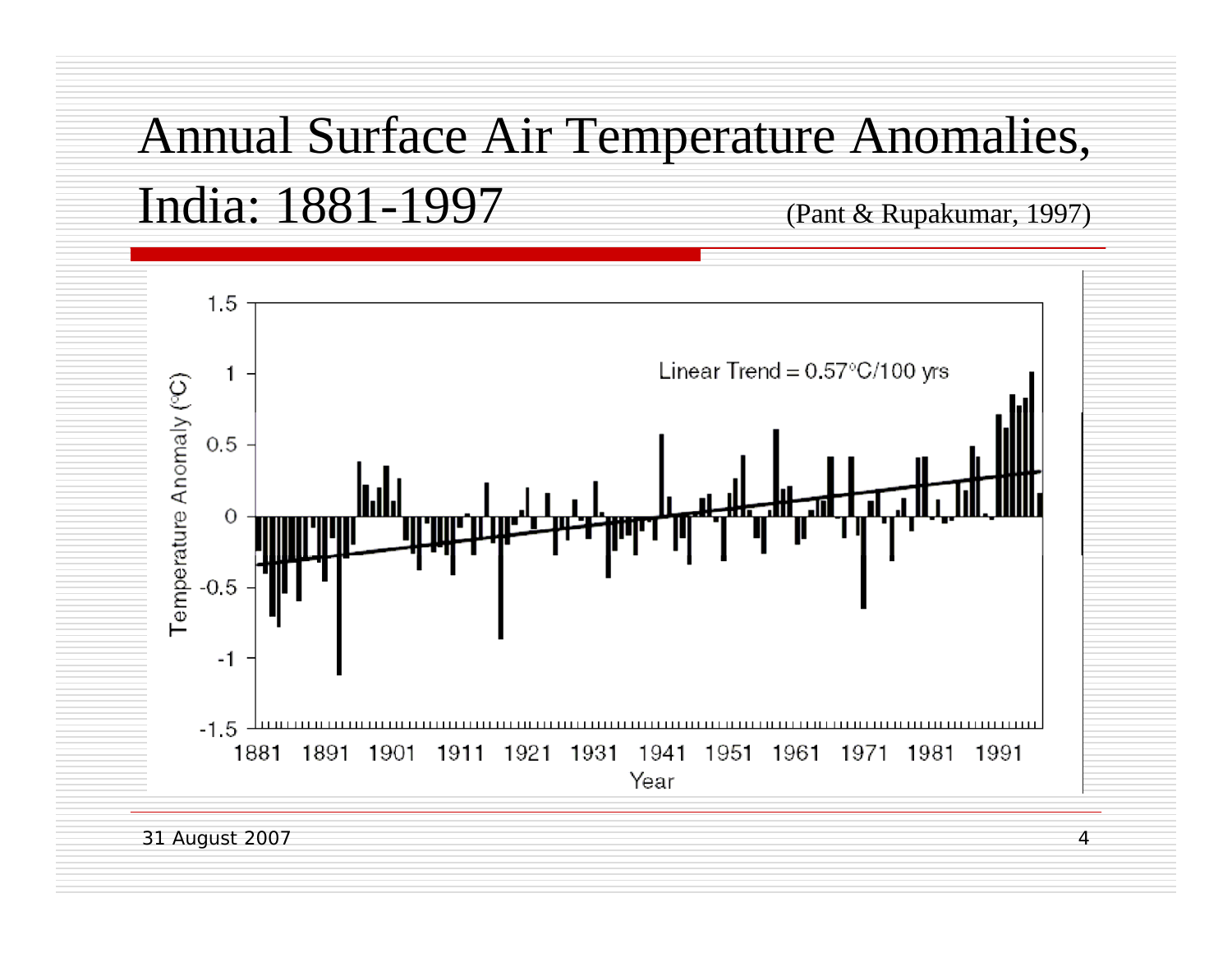#### Climate Change Projections (IPCC-WG1, 2007)



31 August 2007 5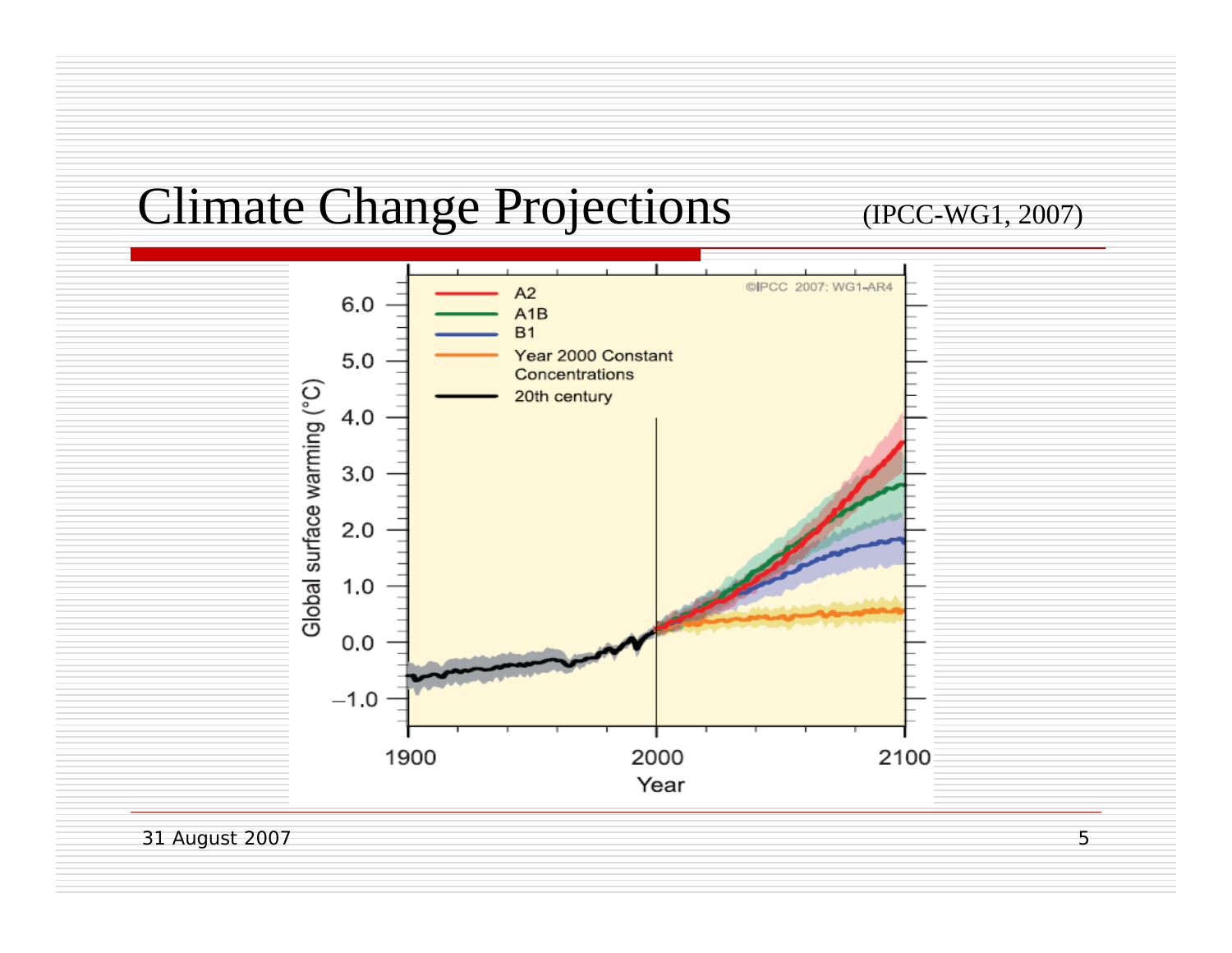#### Climate Change Projections – India (Lal et al., 2001)

| Year         | <b>Season</b> |               | <b>Increase in</b><br>Temperature, <sup>°</sup> C | <b>Change in</b><br><b>Rainfall, %</b> |                |  |
|--------------|---------------|---------------|---------------------------------------------------|----------------------------------------|----------------|--|
|              |               | <b>Lowest</b> | <b>Highest</b>                                    | <b>Lowest</b>                          | <b>Highest</b> |  |
| <b>2020s</b> | <b>Rabi</b>   | 1.08          | 1.54                                              | $-1.95$                                | 4.36           |  |
|              | <b>Kharif</b> | 0.87          | 1.12                                              | 1.81                                   | 5.10           |  |
| <b>2050s</b> | <b>Rabi</b>   | 2.54          | 3.18                                              | $-9.22$                                | 3.82           |  |
|              | <b>Kharif</b> | 1.81          | 2.37                                              | 7.18                                   | 10.52          |  |
| <b>2080s</b> | <b>Rabi</b>   | 4.14          | 6.31                                              | $-24.83$                               | $-4.50$        |  |
|              | <b>Kharif</b> | 2.91          | 4.62                                              | 10.10                                  | 15.18          |  |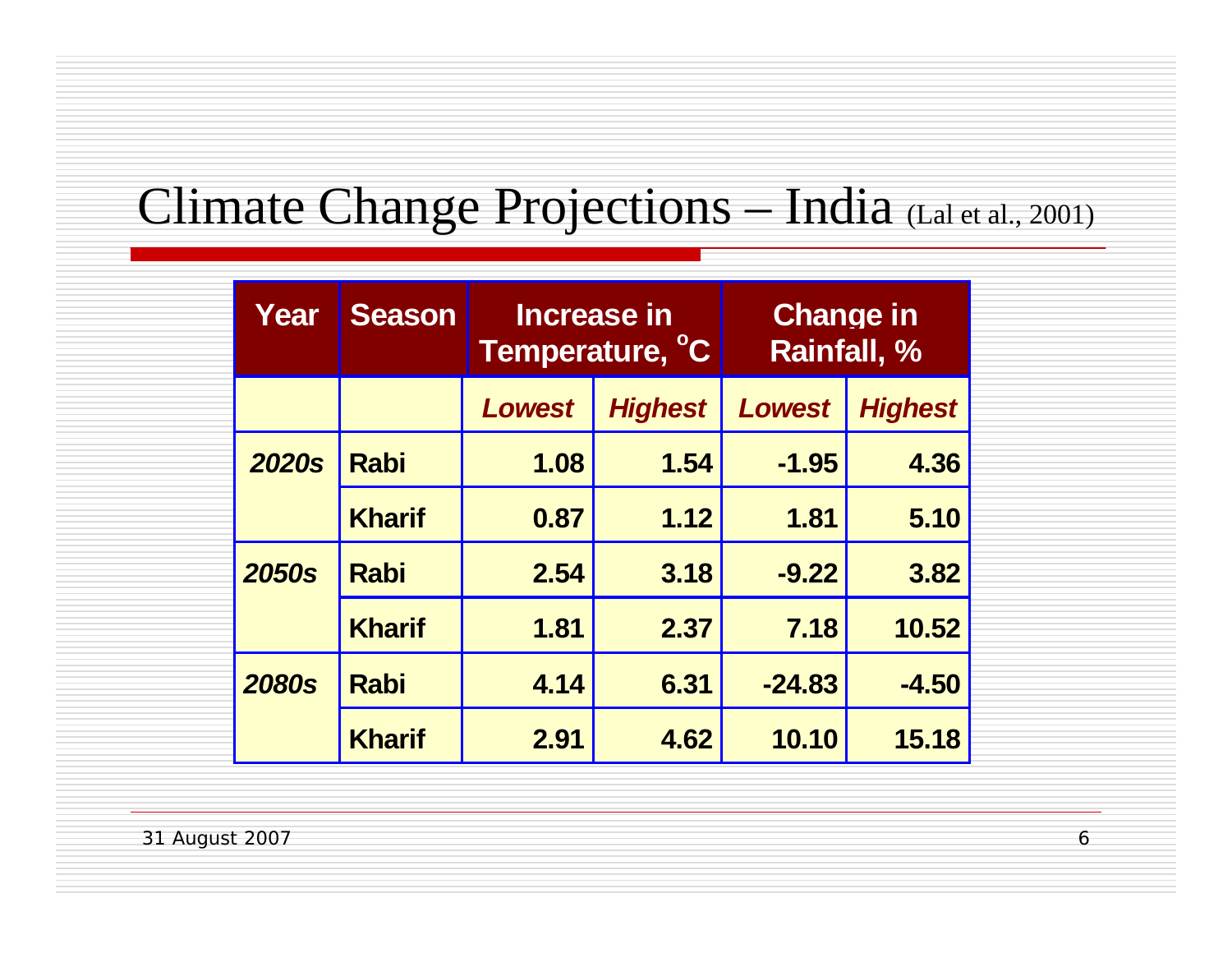#### Research Questions

- **U** Will climate change affect Indian agriculture adversely? If so, what is the extent of impact?
	- $\mathcal{L}(\mathcal{L})$ Impact Assessment; inputs for **mitigation policy**
- $\Box$  How to characterize the vulnerability of a farmer to climate change and climate variability? Which regions are more vulnerable and why?
	- Vulnerability Assessment; inputs for **resource allocation & adaptation**
- $\Box$  How to assess effectiveness of adaptation options in ameliorating the present and future vulnerability?

Ξ Adaptation Assessment; inputs for **adaptation policy**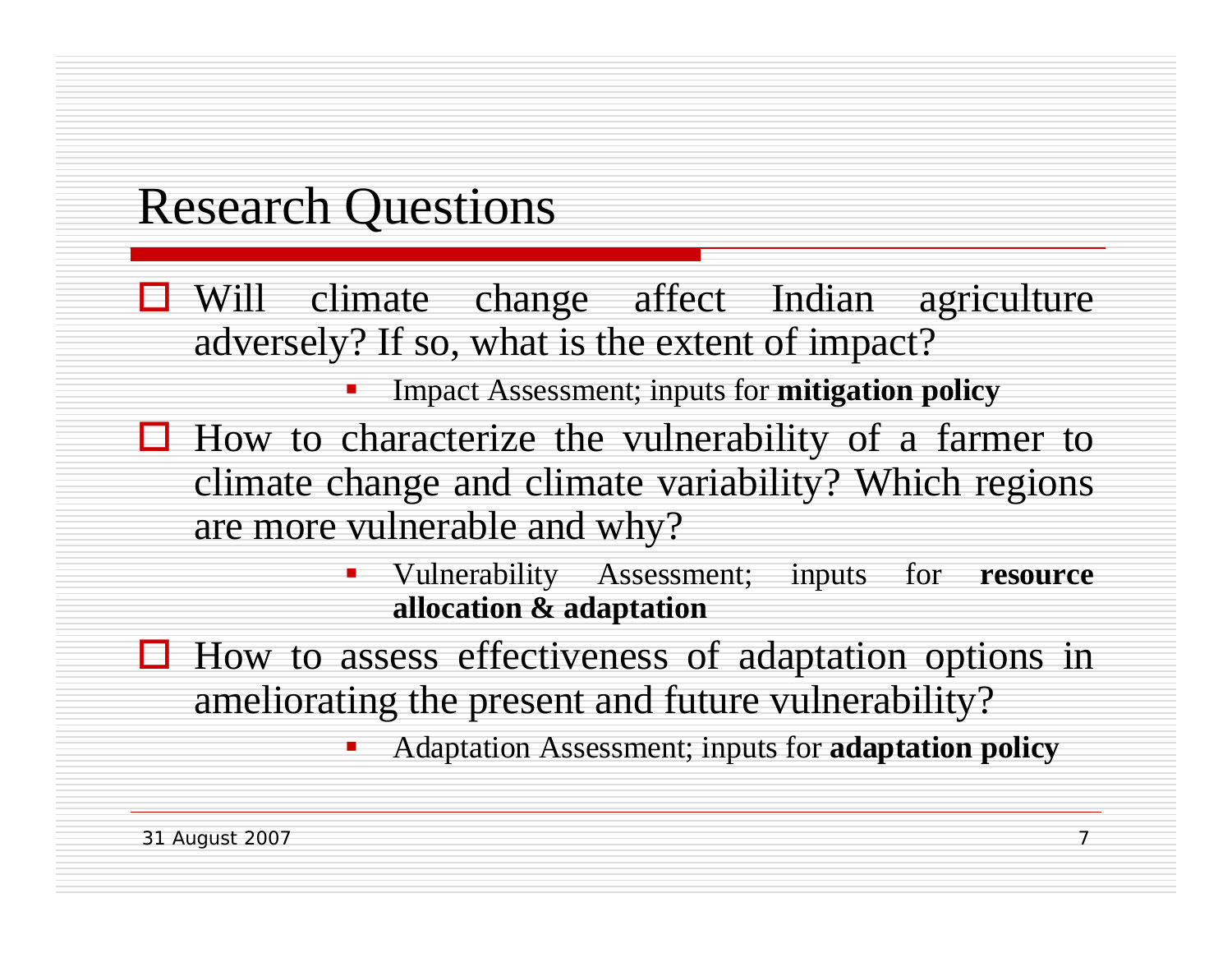## Assessment Framework



**Response Strategies**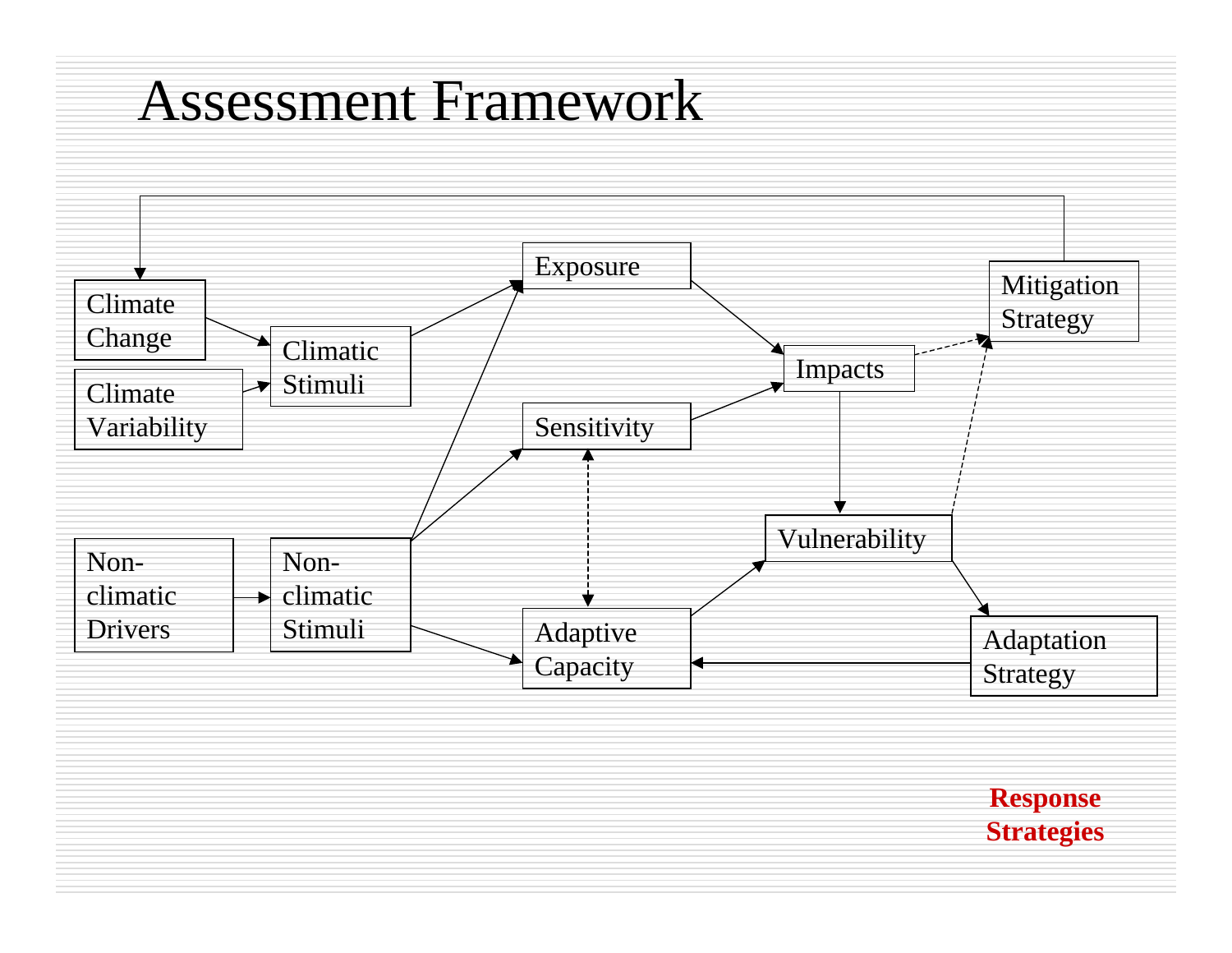### Conceptualization of Impacts



31 August 2007 9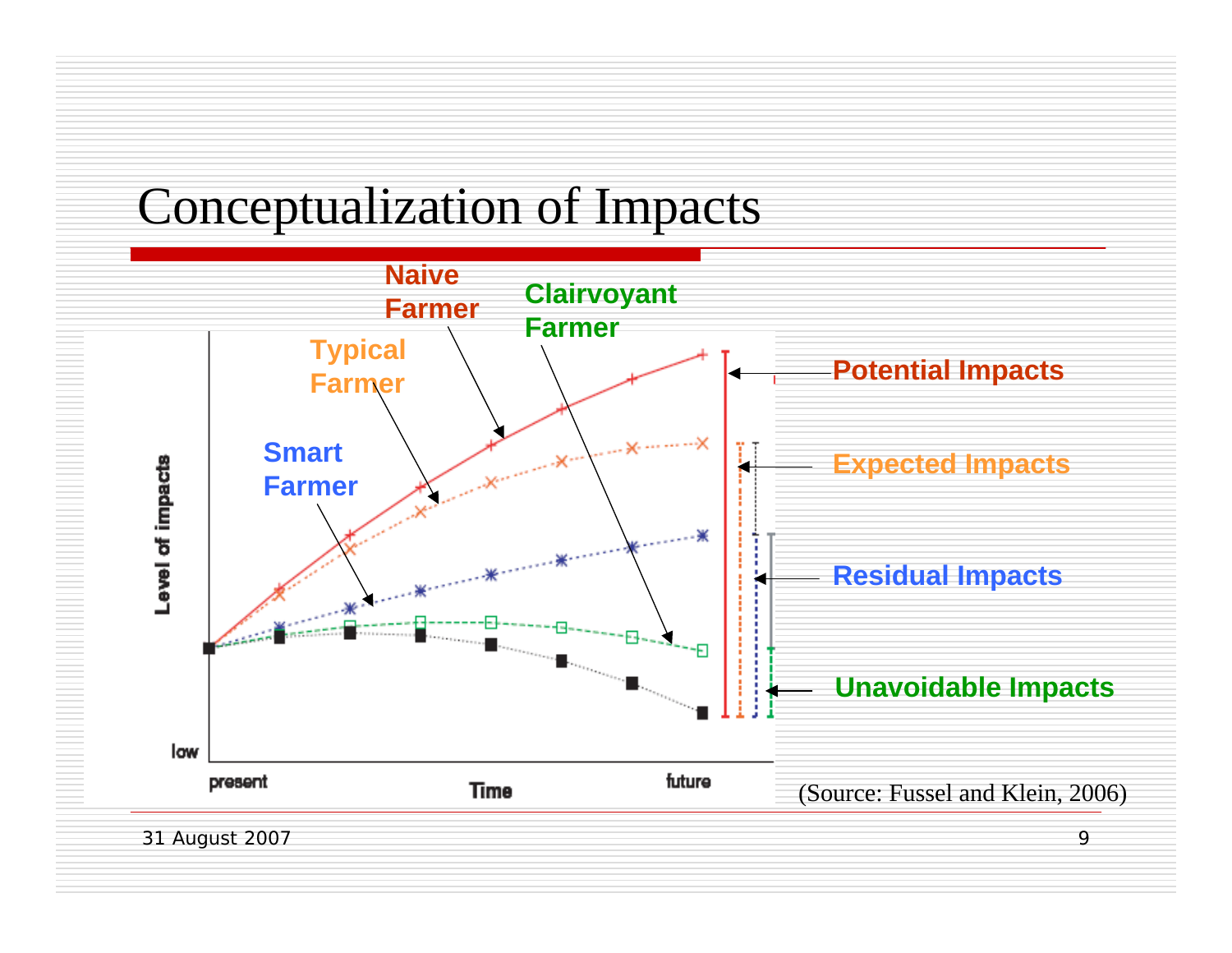### Economic Impact Assessment Approaches

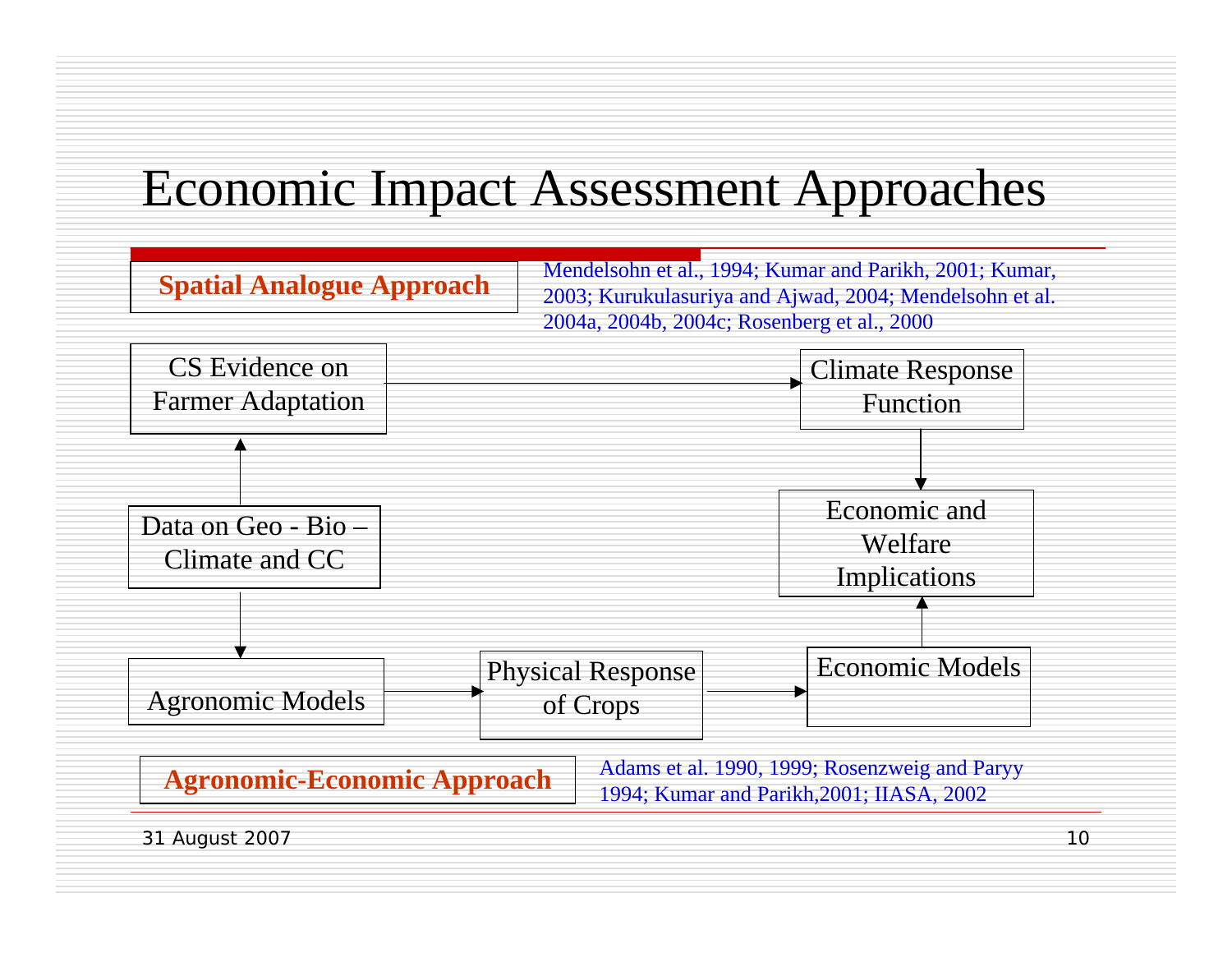# Agronomic-Economic Modeling – Macro Estimates

| <b>Variable</b>                                                           | <b>GFDL</b> | <b>GISS</b> | UKMO    |  |
|---------------------------------------------------------------------------|-------------|-------------|---------|--|
| GDP $(\%)$                                                                | $-1.8$      | $-2.5$      | $-3.4$  |  |
| Cal per cap $(\% )$                                                       | $-18.2$     | $-19.5$     | $-21.6$ |  |
| Pop. prop. in bottom two expenditure<br>classes - rural (base 0.183)      | 0.283       | 0.294       | 0.311   |  |
| Pop. prop. in bottom three expenditure<br>classes – urban (base $0.145$ ) | 0.208       | 0.214       | 0.226   |  |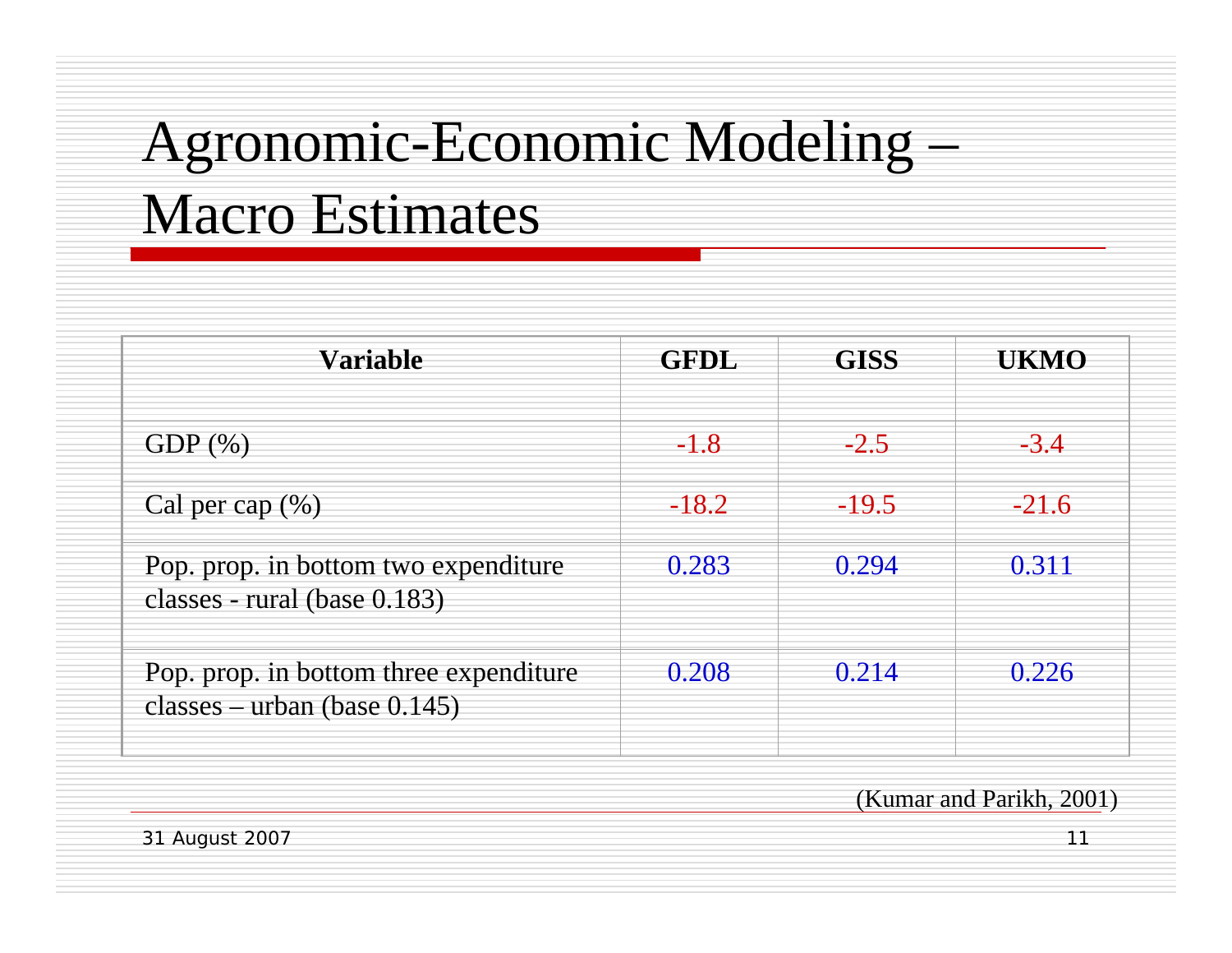#### Ricardian Approach: District-wise Impacts  $(+2$ <sup>o</sup>C Temperature and  $+7$ % Rainfall Change)



#### Source: Kumar and Parikh (2001)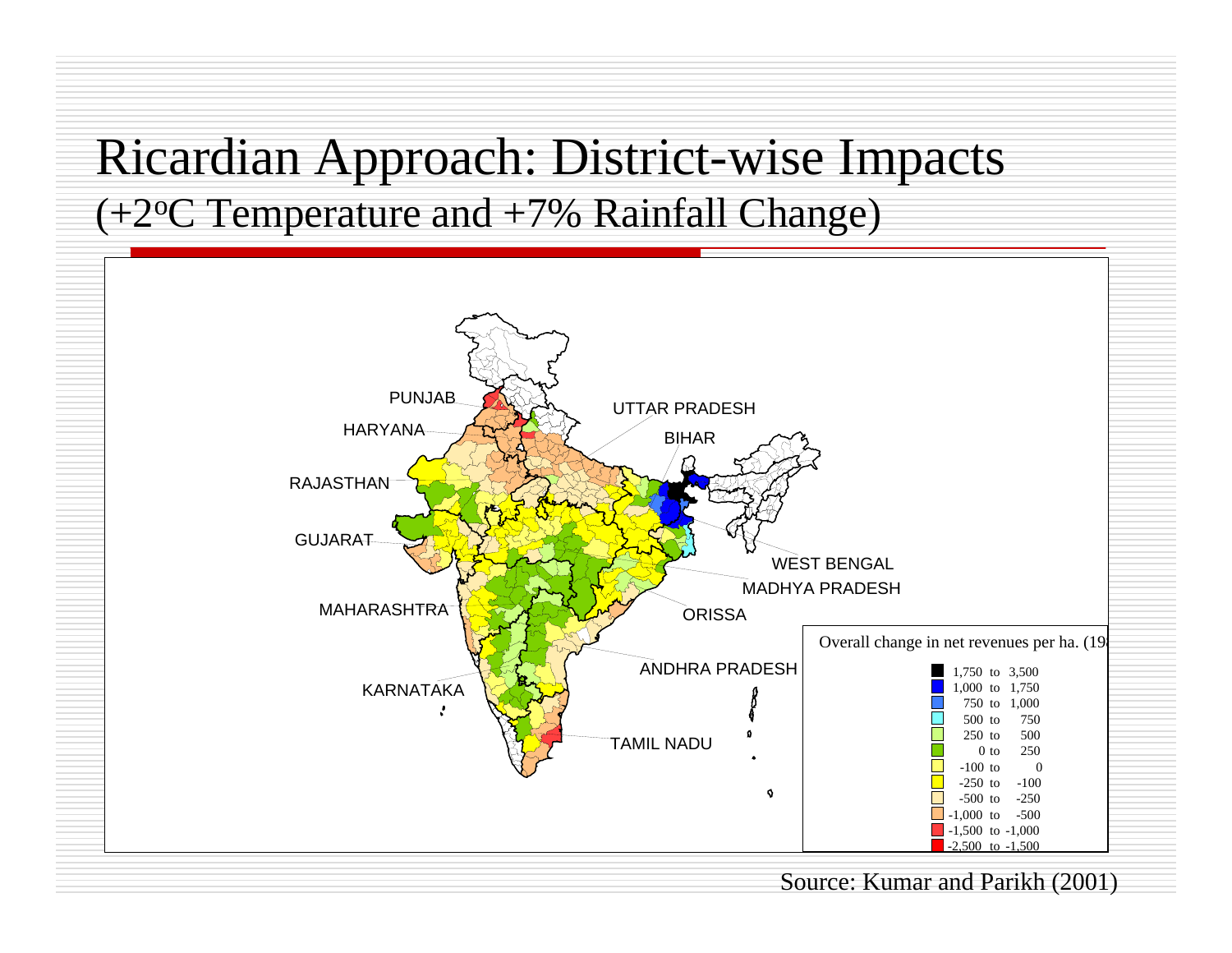# **Ricardian Approach: Role of Climate Variation**

|                     | Impacts as percentage of Net Revenue |                                   |                                                                  |  |  |  |
|---------------------|--------------------------------------|-----------------------------------|------------------------------------------------------------------|--|--|--|
| $\Delta T/\Delta P$ | Without<br>Variation<br>Terms        | With<br>Variation<br><b>Terms</b> | <b>With Variation</b><br>Terms and 5%<br><b>Higher Variation</b> |  |  |  |
| $2^{o}C/7\%$        | $-7.8$                               | $-6.8$                            | $-9.5$                                                           |  |  |  |
| $3.5^{\circ}C/14\%$ | $-24.0$                              | $-17.8$                           | $-28.1$                                                          |  |  |  |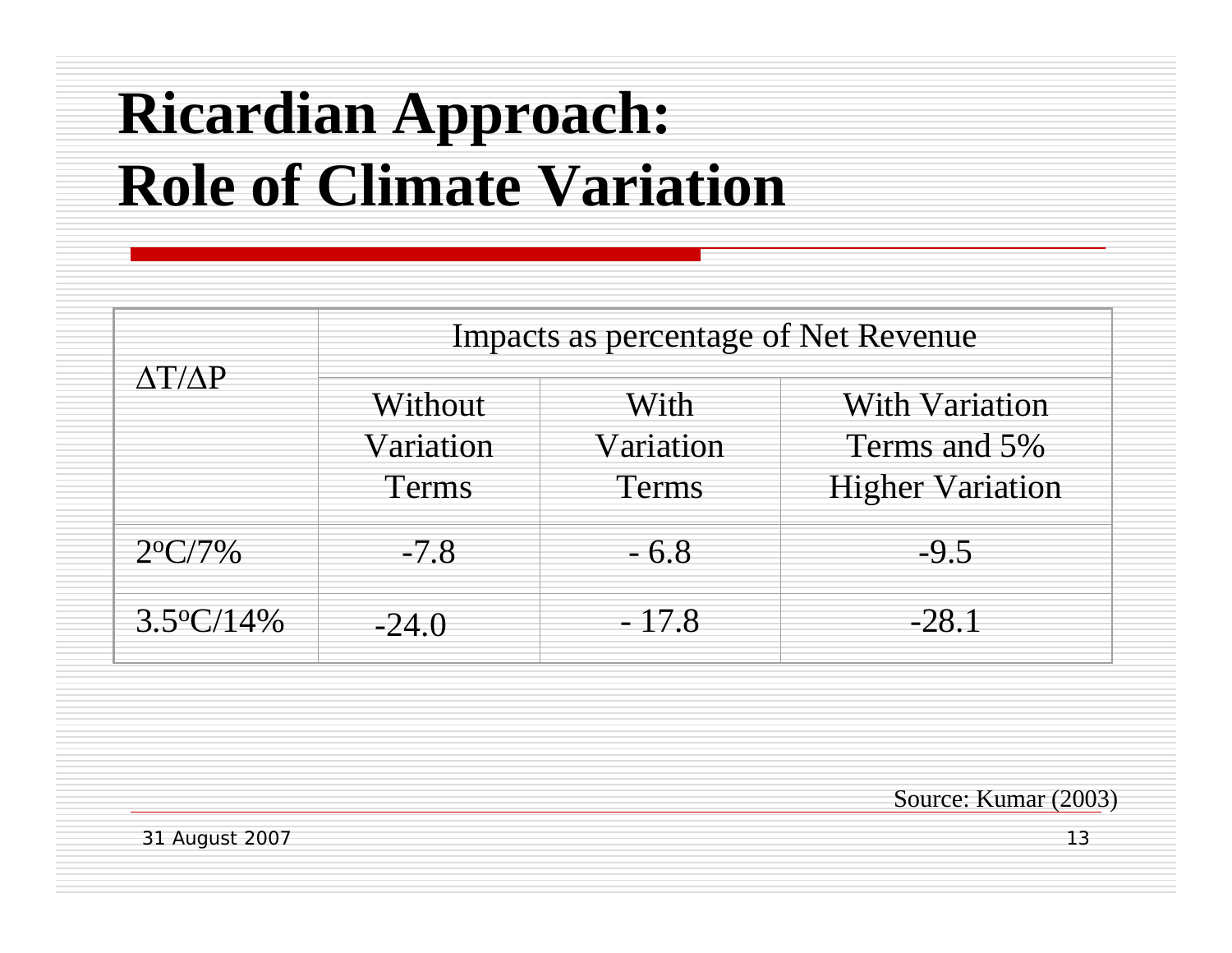## *Naïve* vs. *Clairvoyant* Farmer

- Two extremes *naïve* farmer (or, analyst?) *vs. clairvoyant* farmer, leading to systematically lower biased estimates in Ricardian approach
- $\Box$  Ricardian approach is criticized to be based on so-called *homo economicus* assumptions of utility maximizing and perfectly rational economic agents
	- **lack** i.e., farmers are assumed to identify instantaneously and perfectly any change in climate, evaluate all associated changes and then modify their actions to maximize profits

31 August 2007 14  $\Box$  These assumptions also imply that agricultural system is *ergodic* – i.e., space and time are substitutable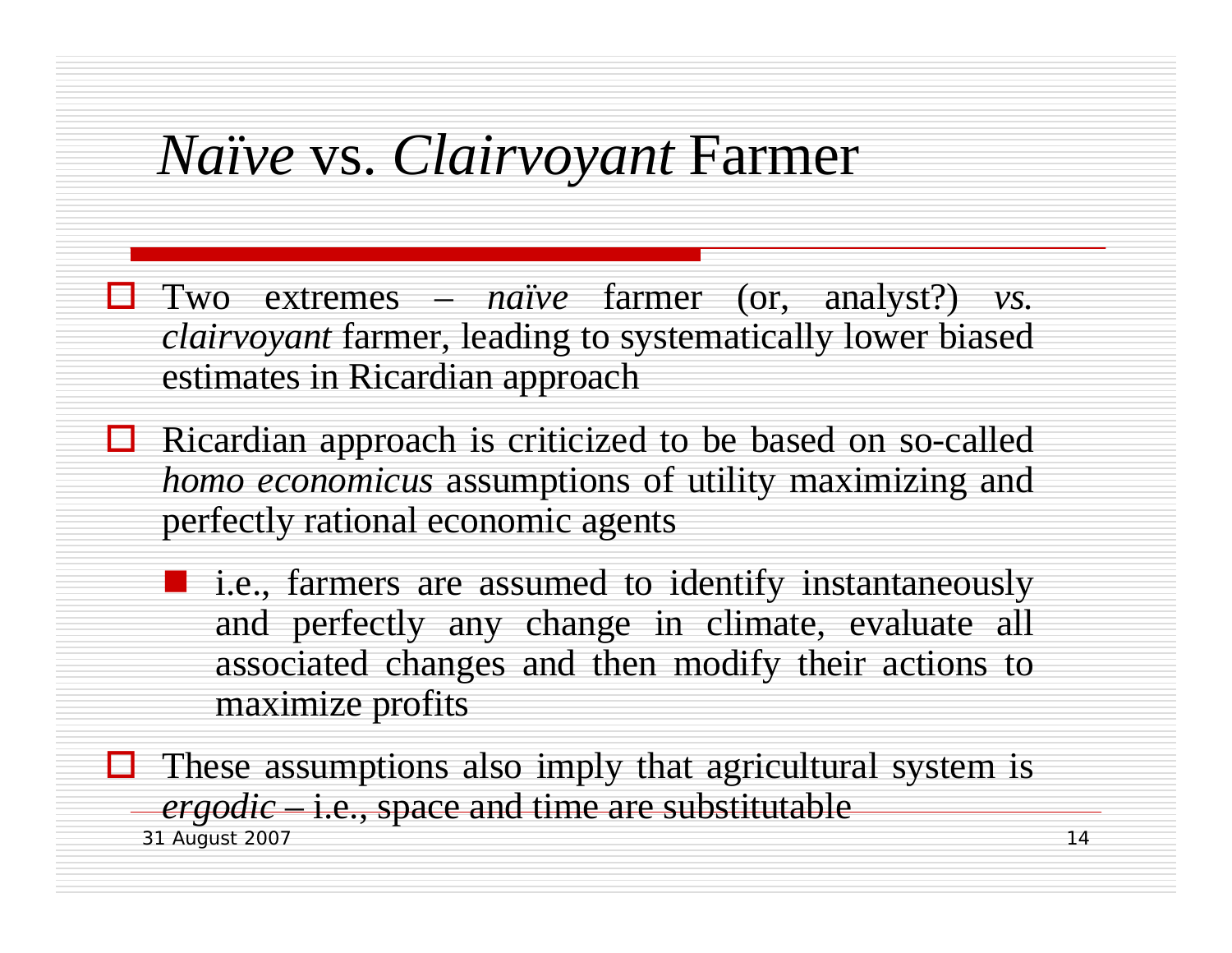## *Naïve* vs. *Clairvoyant* Farmer

- *Ergodic* assumption imply, for example, that skills, institutional and financial endowments for responding to drought (that are typically refined in arid places) are assumed to be available for use by people in humid areas (where such resources are under-developed) immediately and in essentially cost-less manner
- $\Box$  Thus Ricardian climate sensitivity estimated for one point in time or place may not represent sensitivities for other times or places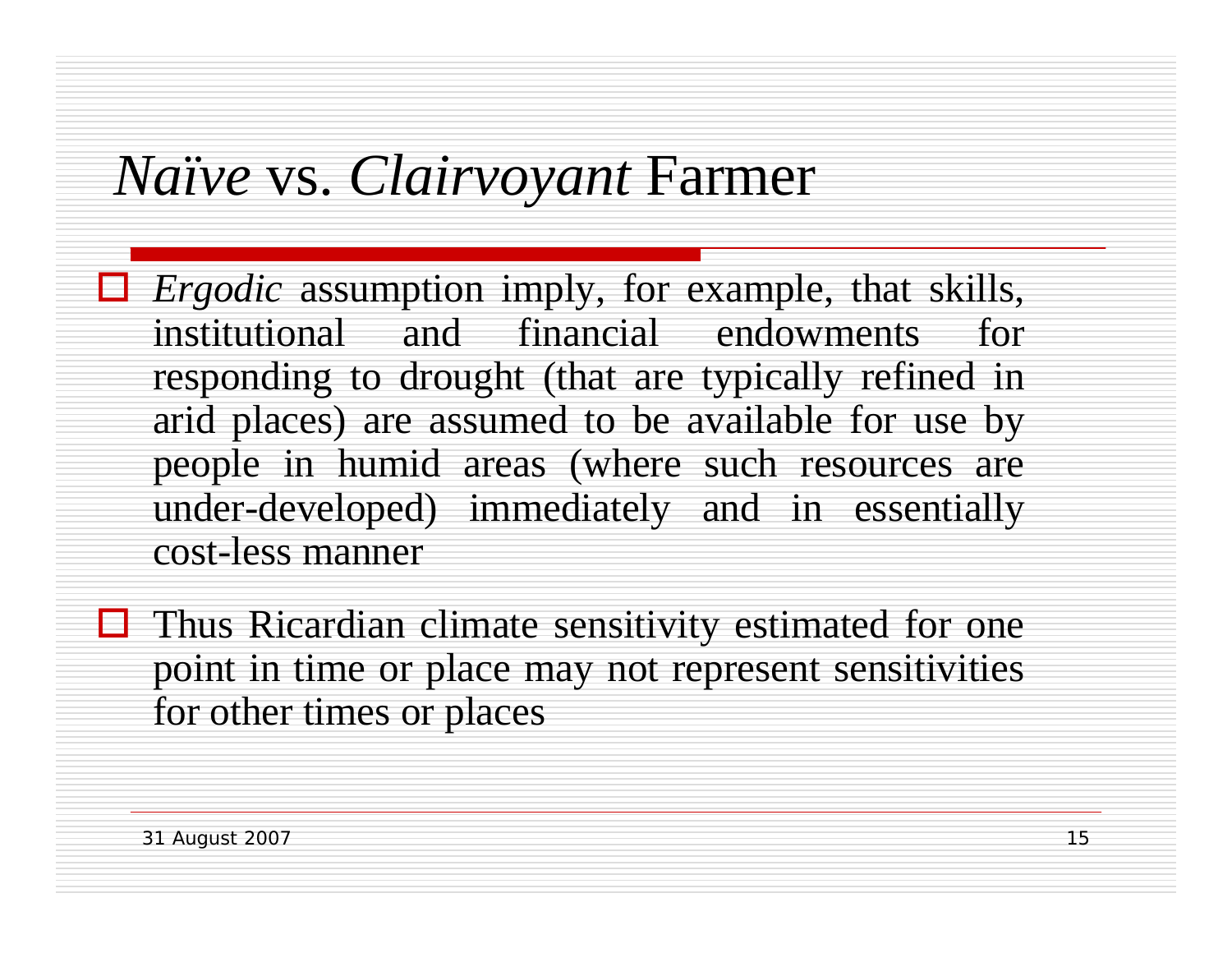# Ricardian Approach with Space

- $\Box$  Spatial lag operators can be introduced in the analysis to capture information diffusion process and inter-farmer communication
	- **A** significant coefficient on spatial lag operator indicates that land use in a region is influenced by land uses in adjacent regions
- Similarly group-wise heteroscedastic terms can be introduced to account for differences between broad regions (meso-scale)
	- Schlenker et al., 2005, 2006; Polsky, 2004
- $\Box$  Analysis in Indian context indicated significant influence of inter-farmer communication and inter-regional differences on climate sensitivities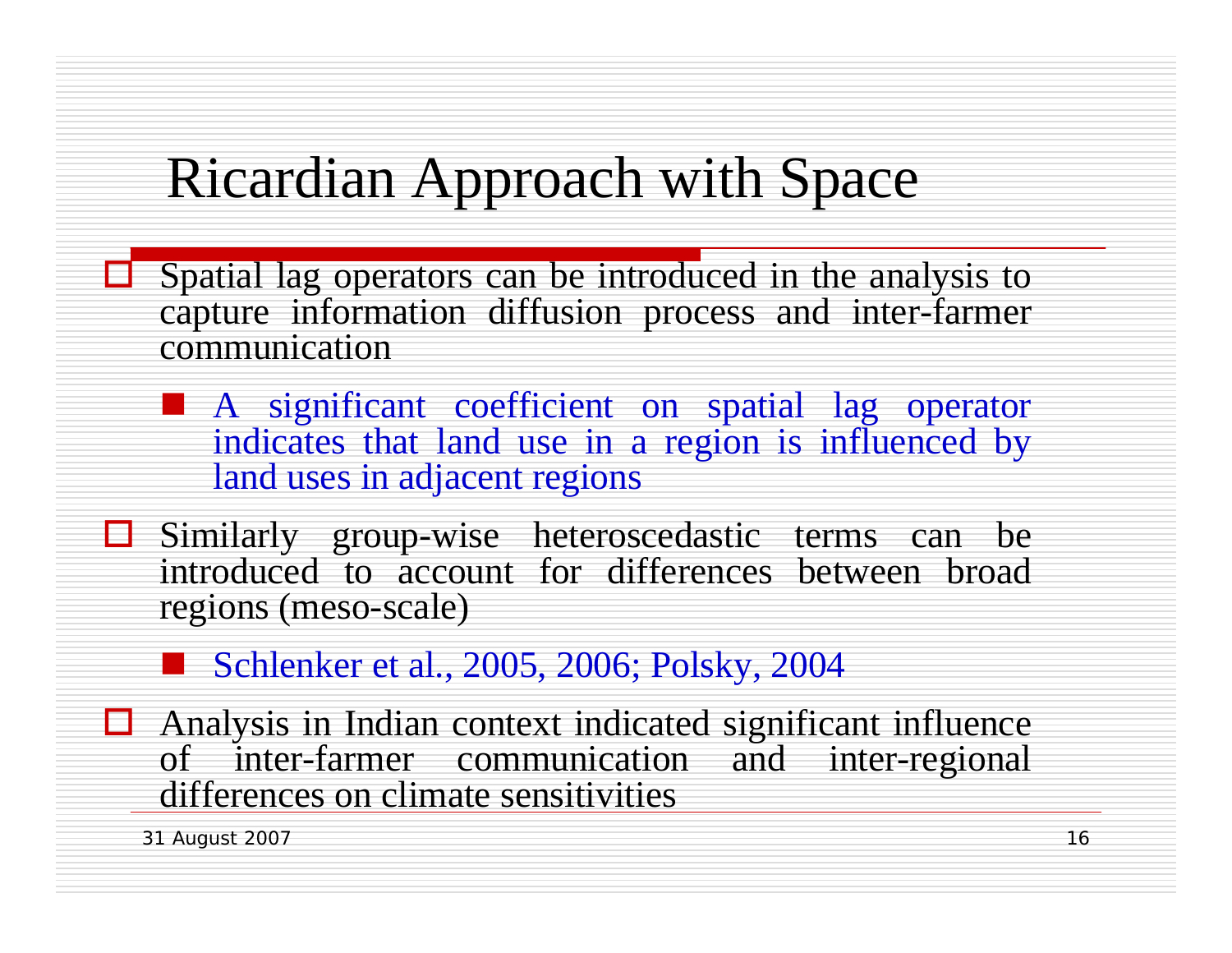# Spatial Dependence

High-high spatial dependence is found among parts of western Tamil Nadu and Karnataka, northern Uttar Pradesh and Punjab; whereas low-low spatial dependence is found among south central and western (Gujarat) parts of India.

$$
R = f(T_j, T_j^2, P_j, P_j^2, T_j P_j, DT_j, YT_j, YP_j, SOL, BULLOCK, TRACTOR,
$$
  
POPDEN, LITPROP, CULTIV, HYV, IRR, LAT, ALT, RLAG)

$$
R = f(T_j, T_j^2, P_j, P_j^2, T_j P_j, DT_j, YT_j, YP_j, SOL, BULLOCK, TRACTOR,
$$
  
POPDEN, LITPROP, CULTIV, HYV, IRR, LAT, ALT, ULAG)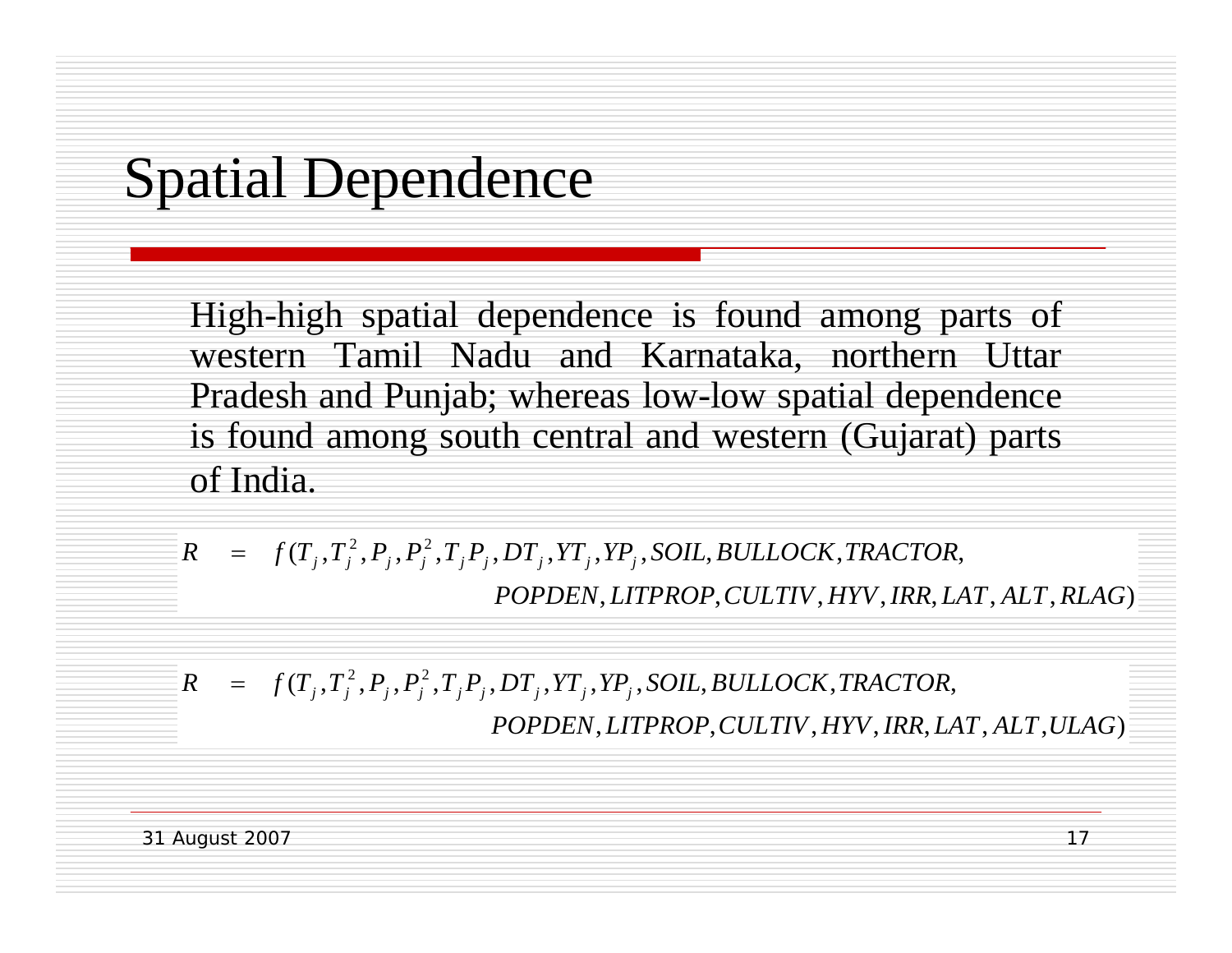|                 | <b>Base Model</b> |            | <b>Spatial Lag Model</b> |             |            | <b>Spatial Error Model</b> |             |            |
|-----------------|-------------------|------------|--------------------------|-------------|------------|----------------------------|-------------|------------|
| <b>Variable</b> | Coefficient       | $p$ -value | <b>Variable</b>          | Coefficient | $p$ -value | <b>Variable</b>            | Coefficient | $p$ -value |
| tnjan           | 96.295            | 0.000      | tnjan                    | 37.547      | 0.005      | tnjan                      | 84.960      | 0.000      |
| tnapr           | $-42.522$         | 0.001      | tnapr                    | $-49.312$   | 0.000      | tnapr                      | $-44.008$   | 0.000      |
| tnjul           | $-38.861$         | 0.006      | tnjul                    | $-18.696$   | 0.151      | tnjul                      | $-39.709$   | 0.004      |
| tnoct           | $-14.711$         | 0.329      | tnoct                    | 14.773      | 0.286      | tnoct                      | $-16.178$   | 0.263      |
| tnjansq         | $-5.694$          | 0.001      | tnjansq                  | $-3.533$    | 0.020      | tnjansq                    | $-4.555$    | 0.004      |
| tnaprsq         | $-9.019$          | 0.007      | tnaprsq                  | $-5.205$    | 0.089      | tnaprsq                    | $-6.083$    | 0.058      |
| tnjulsq         | $-2.880$          | 0.230      | tnjulsq                  | $-5.919$    | 0.007      | tnjulsq                    | $-4.348$    | 0.059      |
| tnoctsq         | 4.730             | 0.140      | tnoctsq                  | 5.742       | 0.051      | tnoctsq                    | 4.252       | 0.167      |
| rnjan           | 23.767            | 0.000      | rnjan                    | 14.137      | 0.000      | rnjan                      | 19.353      | 0.000      |
| rnapr           | 13.153            | 0.000      | rnapr                    | 14.287      | 0.000      | rnapr                      | 12.668      | 0.000      |
| rnjul           | $-1.062$          | 0.000      | rnjul                    | $-0.923$    | 0.000      | rnjul                      | $-1.234$    | 0.000      |
| rnoct           | $-1.629$          | 0.084      | rnoct                    | $-2.462$    | 0.004      | rnoct                      | $-1.008$    | 0.266      |
| rnjansq         | $-0.611$          | 0.000      | rnjansq                  | $-0.588$    | 0.000      | rnjansq                    | $-0.544$    | 0.000      |
| rnaprsq         | $-0.400$          | 0.000      | rnaprsq                  | $-0.418$    | 0.000      | rnaprsq                    | $-0.383$    | 0.000      |
| rnjulsq         | 0.001             | 0.000      | rnjulsq                  | 0.001       | 0.000      | rnjulsq                    | 0.001       | 0.000      |
| rnoctsq         | $-0.034$          | 0.000      | rnoctsq                  | $-0.021$    | 0.000      | rnoctsq                    | $-0.034$    | 0.000      |
|                 |                   |            | <b>Lag NetRev</b>        | 0.463       | 0.000      | <b>Lag Error</b>           | 0.375       | 0.000      |
| Adj.Rsq.        | 0.501             |            | Adj. Rsq.                | 0.582       |            | Adj.Rsq.                   | 0.541       |            |

#### **Climate Response Function - With Weather Variation Terms**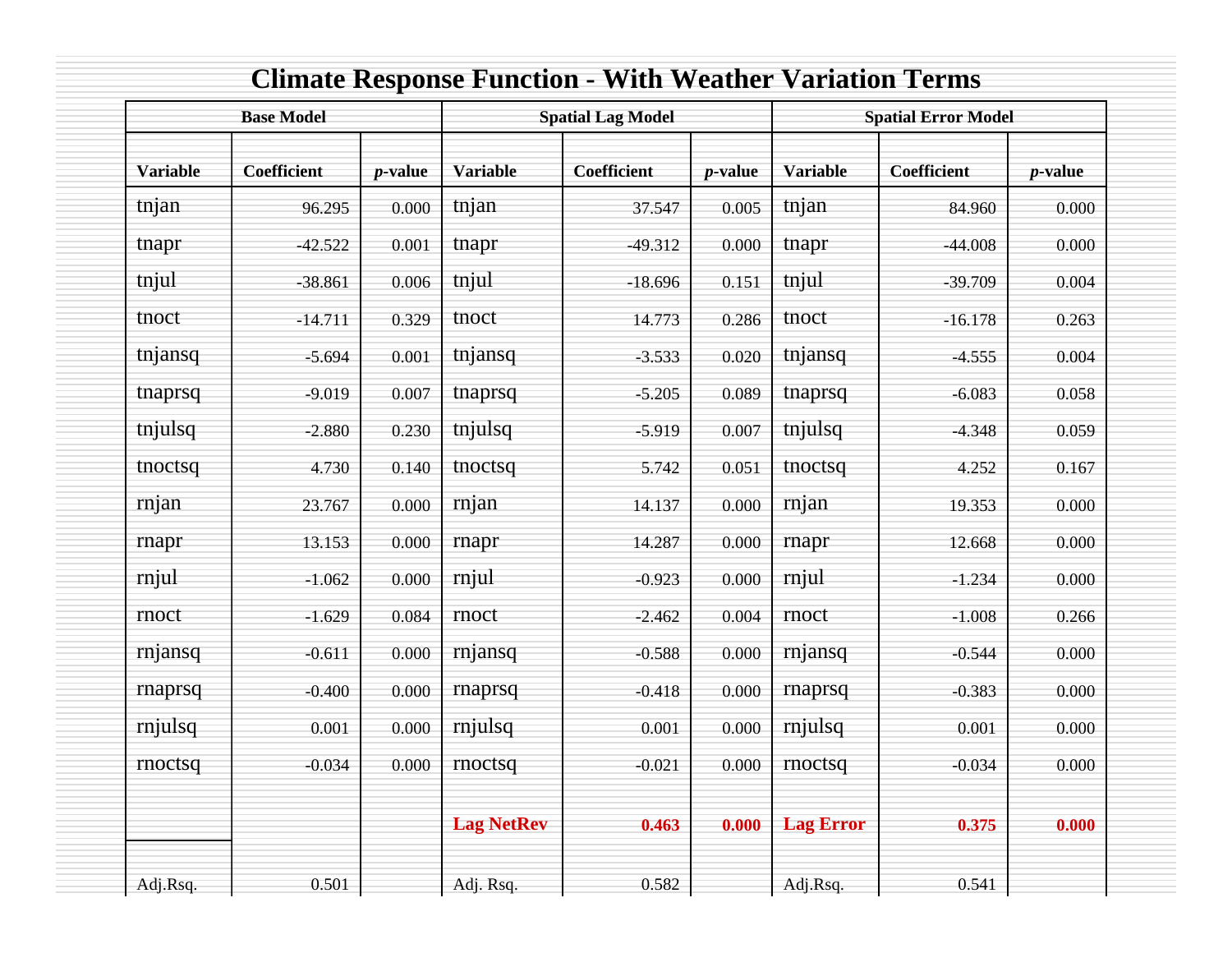## Vulnerability Assessment

- $\Box$  Vulnerability in the context of climate change emerged as a key notion in the past two decades
	- **More than 700 articles in the global change literature** used the term 'vulnerability' as key word (Janssen *et al,* 2005)
- $\Box$  By focusing on the mechanism that facilitates or constrain a system's ability to cope, adapt or recover from various disturbing forces, vulnerability assessments help in not only identifying 'who', but also 'why'
- П. Such information is critical in prioritizing limited resources for 'most vulnerable' and also for designing 'most effective' vulnerability-reducing interventions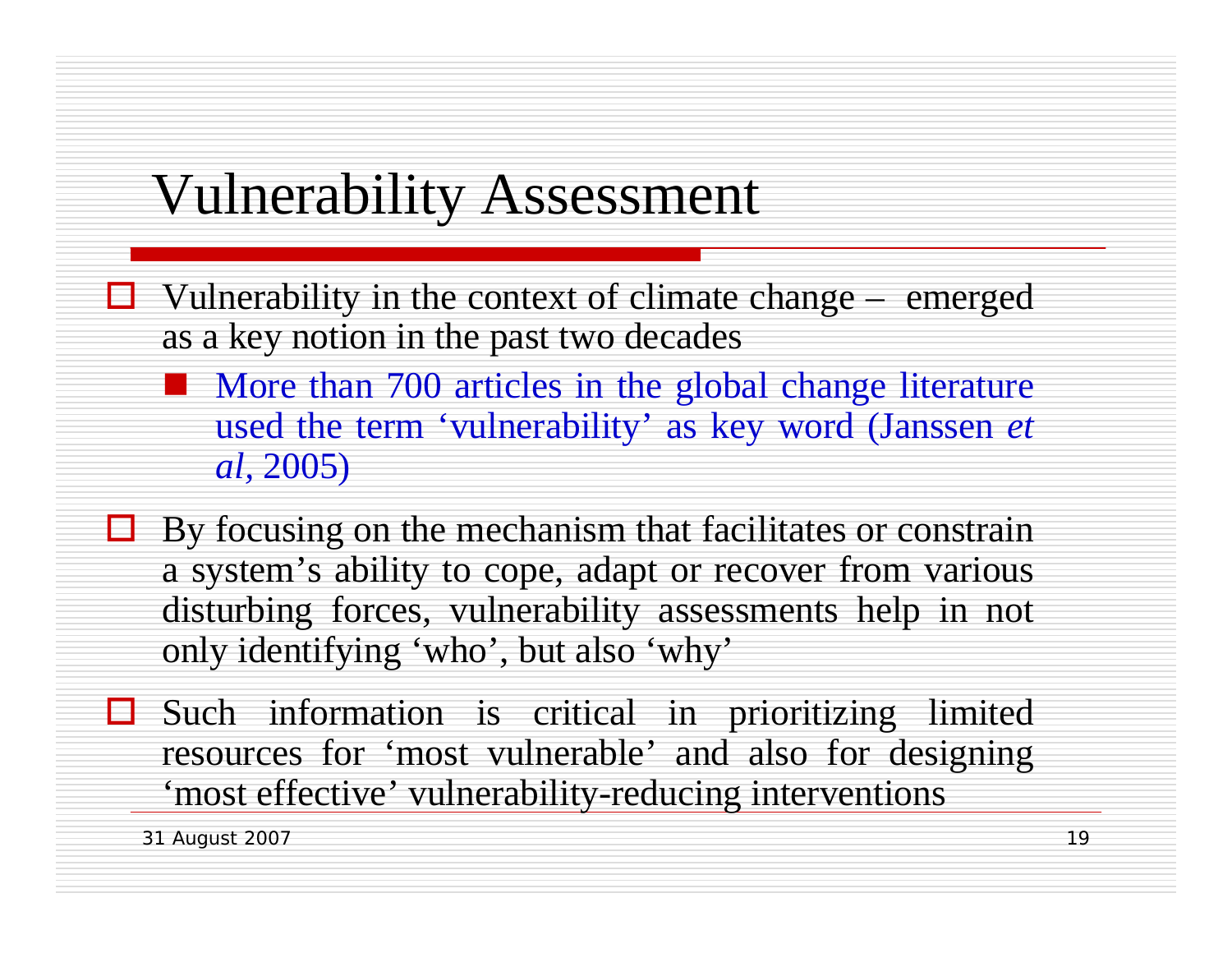### Vulnerability – Illustrative Example

Consider a motorcyclist on a narrow, winding mountain road, with the mountain to his left and a deep valley to his right. Unbeknownst to the motorcyclist an oil spill covers the road ahead of him, just behind a left-hand curve.

- **Oil spill represents a hazard and motorcyclist is at risk** of falling down the cliff and being killed: Natural language
- **Motorcyclist is vulnerable <u>to</u>** the oil spill with respect to the prospect of an accident: Climate change literature
- **Motorcyclist is vulnerable <u>to</u>** the threat of an accident, possibly caused among other things by the oil spill on the road: Poverty literature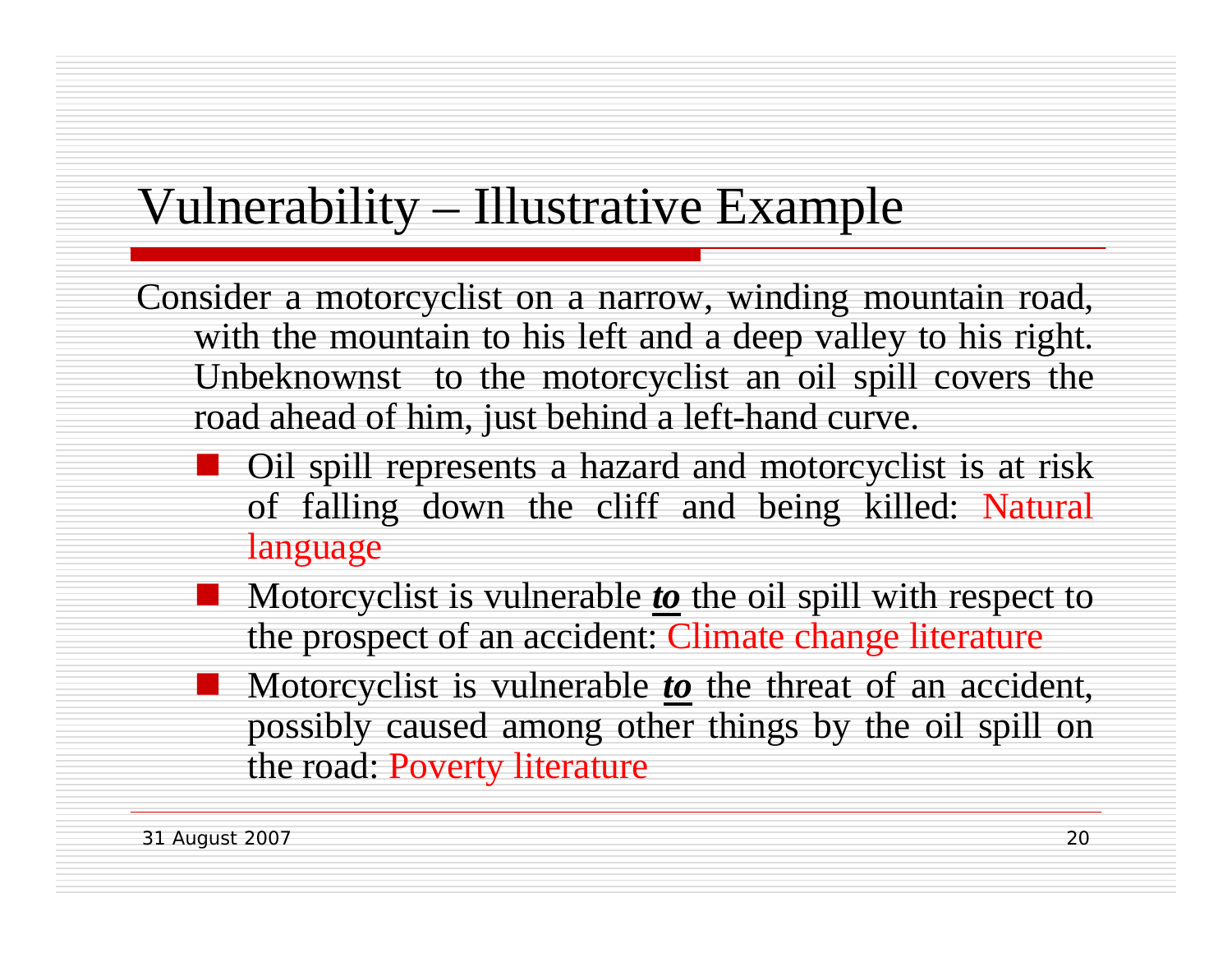### Vulnerability – Illustrative Example

Consider four more motorcyclists

- $\mathcal{L}(\mathcal{L})$  A *second* motorcyclist who drives slowly and/or more carefully than the first one
- A *third* motorcyclist who is aware of the possibility of oil spill on the road and gears up for it (buys new tyres and improves his driving skills)
- an<br>Ma A *fourth* motorcyclist who is also aware of the possibility of oil spill but is unable to take actions similar to those taken by the third motorcyclist
	- A *fifth* motorcyclist confronted with a speeding truck in the opposite direction, and brake system failure besides the oil spill

 $\mathcal{L}(\mathcal{L})$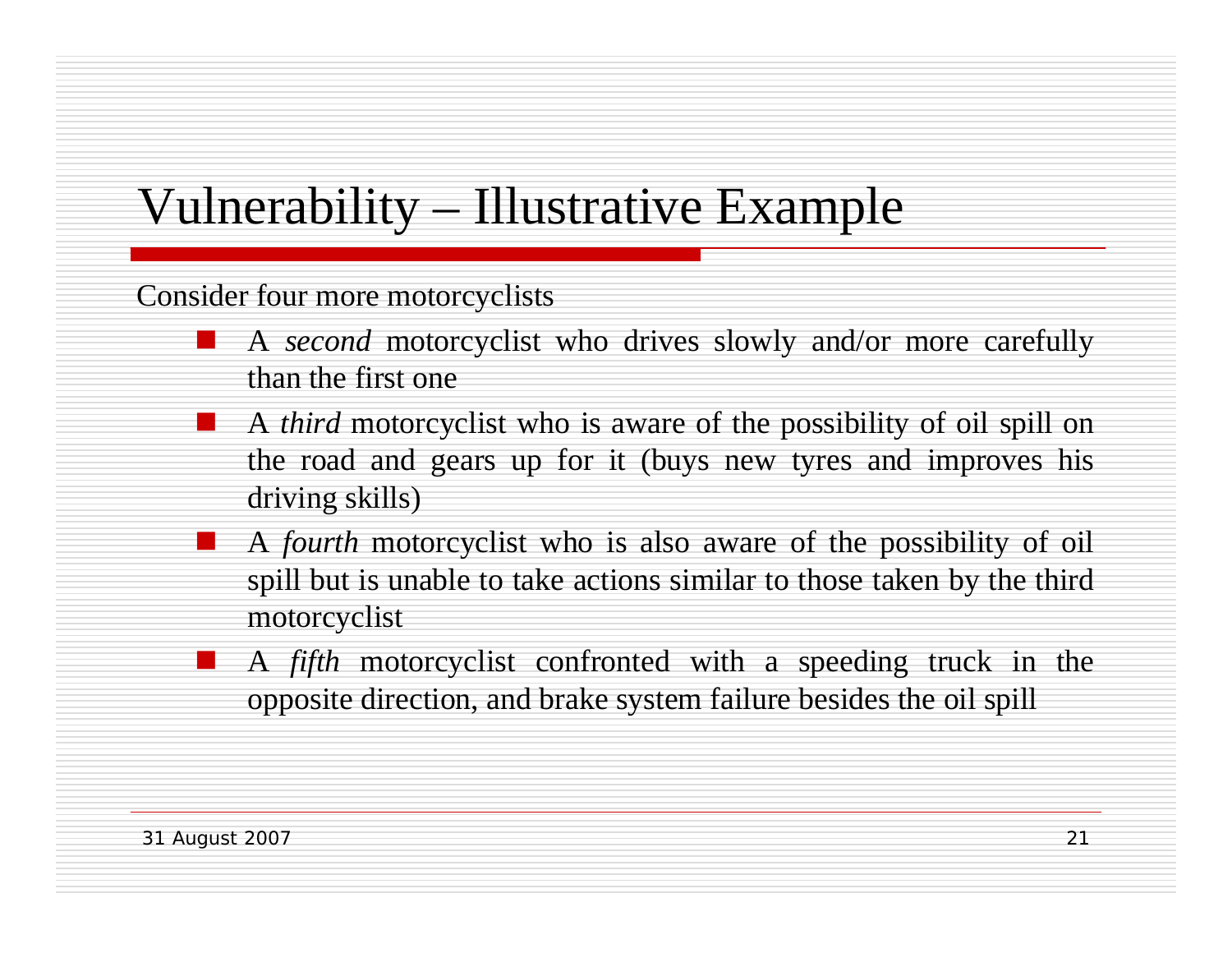# Vulnerability – Illustrative Example

Challenges in formalizing vulnerability include

- $\mathcal{L}(\mathcal{L})$  How to account for comparative statements about same system but different attributes (1st *vs* 2n<sup>d</sup> motorcyclists)?
- How to compare different systems exposed to *similar* risks (1<sup>st</sup> and 2<sup>nd</sup>) motorcyclists *vs* 3<sup>rd</sup> and 4<sup>th</sup> motorcyclists)?
	- How to capture the ability of the vulnerable actor to act proactively to remove potential future hazards (e.g., to work towards relaying of road more frequently to reduce probability of oil spill; *mitigation* in the context of climate change)?
	- How to capture the ability of the vulnerable entity to deal with multiple exogenous shocks? (e.g., Use of helmet by the *fifth* motorcyclist could reduce the damage in general independent of cause of damage)

an<br>Ma

 $\mathcal{L}(\mathcal{L})$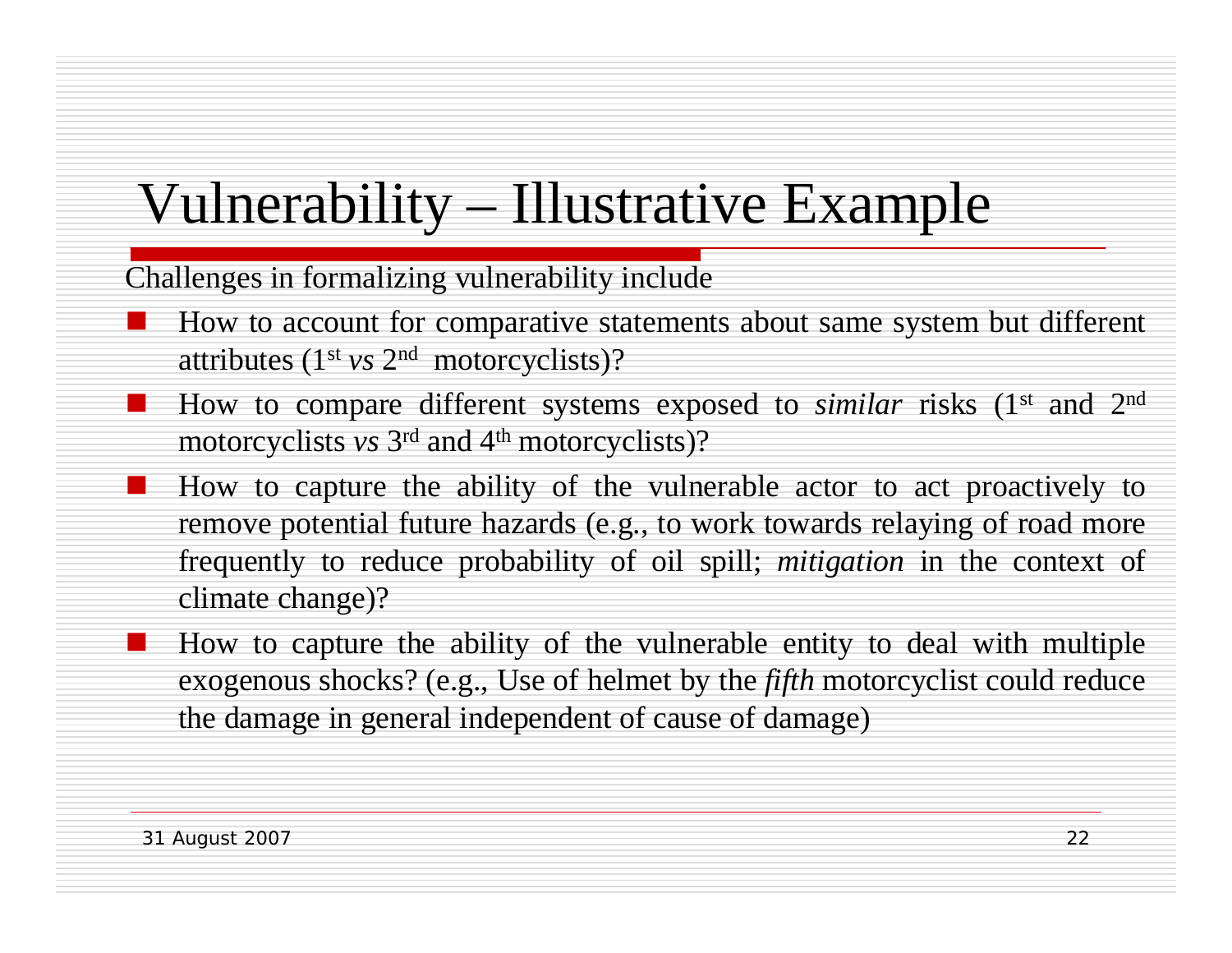## Vulnerability Assessment

- $\Box$  Ionescu et al. (2006) while proposing a formal framework for vulnerability argued for specification of three primitives for characterizing vulnerability:
	- the entity that is vulnerable
	- the stimulus to which it is vulnerable
	- the preference criteria to evaluate the outcome of the interaction between the entity and the stimulus
- $\Box$  Vulnerability is 'a function of the character, magnitude and rate of climate variation to which a system is exposed, its sensitivity and its adaptive capacity' – IPCC (2001)
- П. Most studies followed indicator based approach to assess vulnerability - O'Brien et al., 2004; Brenkert and Malone, 2004; Kumar and Tholkappian, 2005; ongoing works at MSSRF, World Bank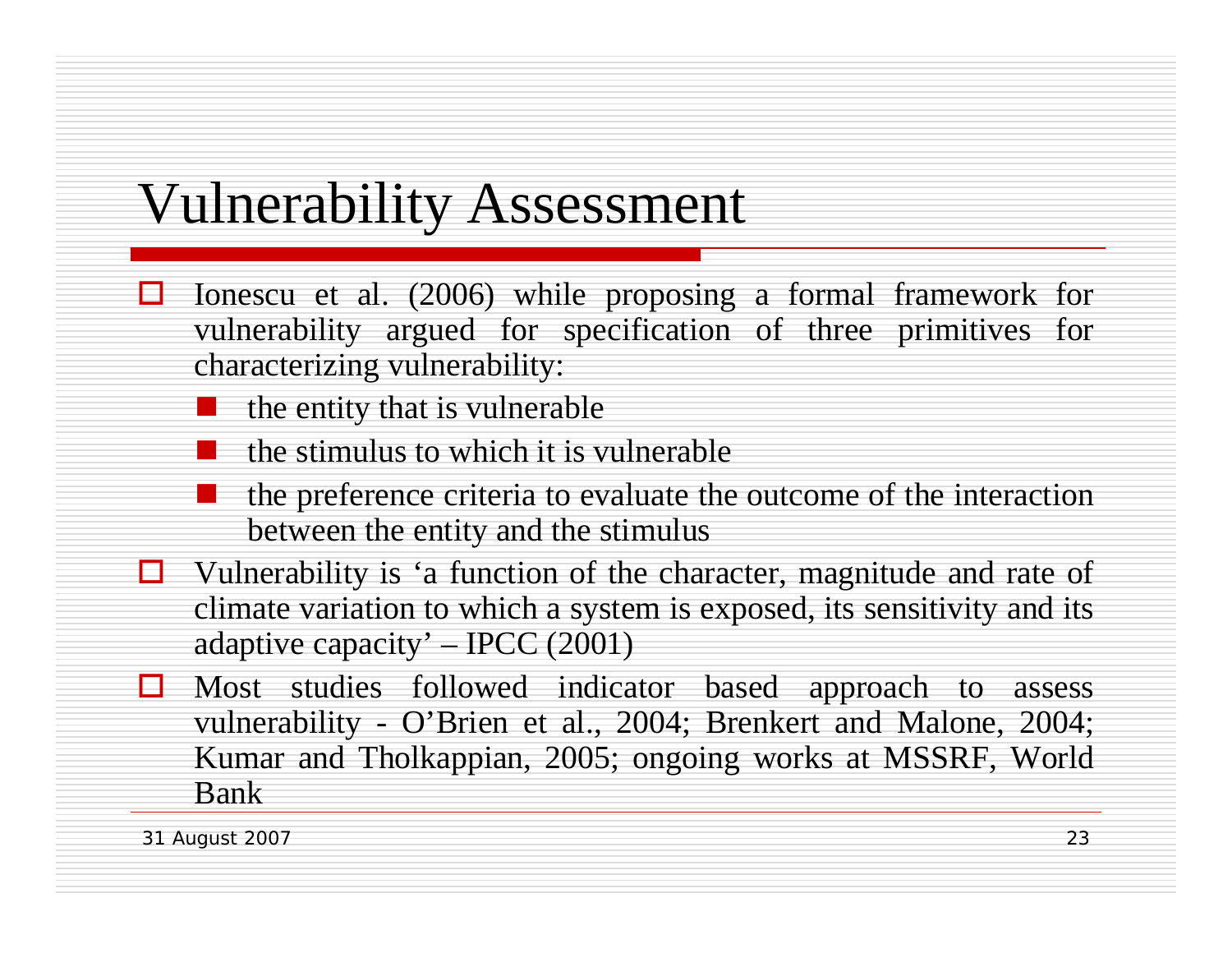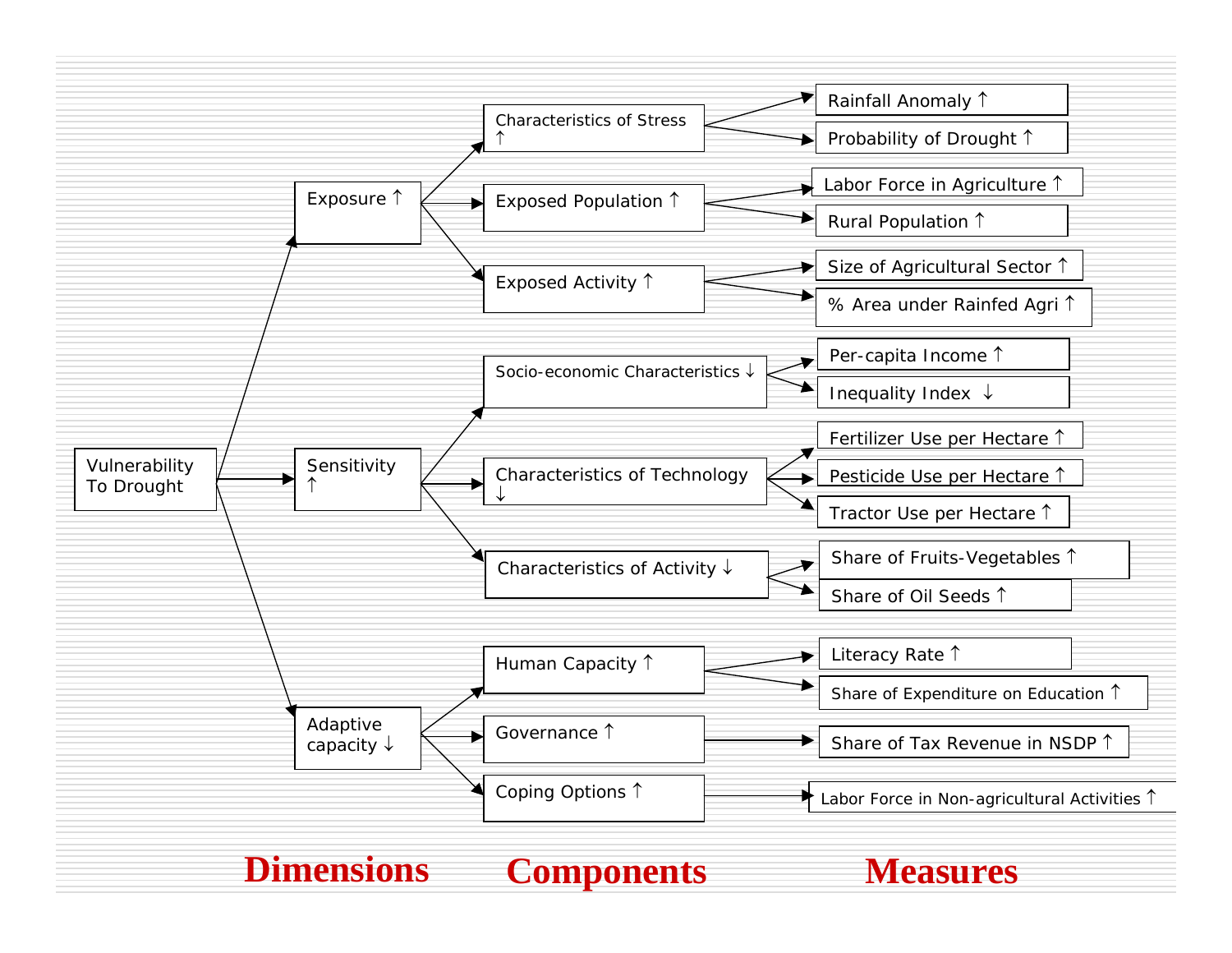



**Slight increase in exposure and decrease in adaptive capacity are countered partly by the marginal decrease in sensitivity and the vulnerability level remained almost static over the period**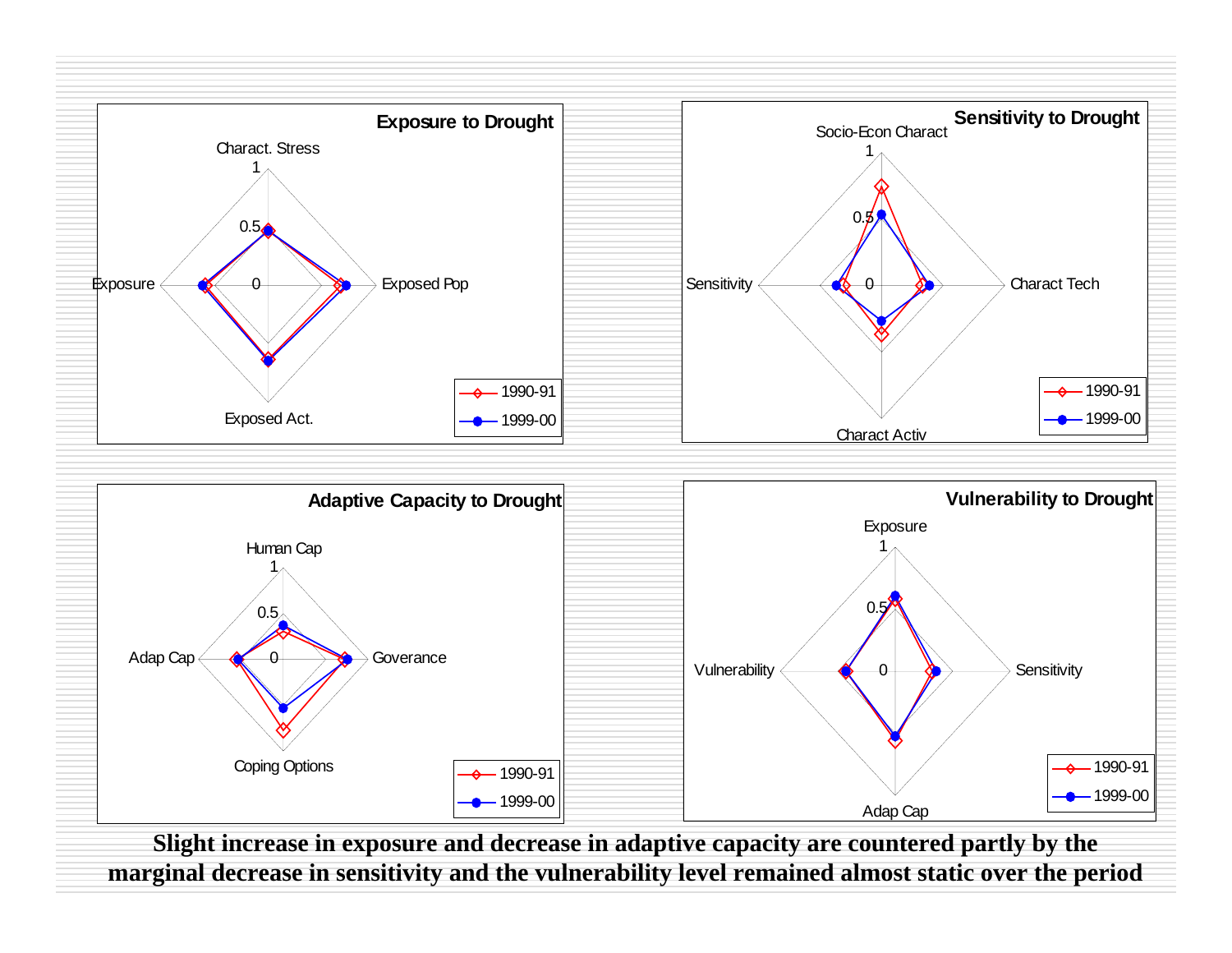## Measuring Vulnerability

- $\Box$  Consider a representative farmer's vulnerability with regard to poor wheat yield caused by temperature change
- $\Box$  Farmer's vulnerability can be meaningfully expressed as: (a) vulnerability to poor wheat yield due to temperature change; or, (b) vulnerability to temperature change with reference to poor wheat yield
- $\Box$  Vulnerability measurement can draw insights from poverty literature (Dercon, 2005; Cesar and Dercon, 2005)

$$
V^{P} = \sum_{i=1}^{n} p_{i} v(x_{i}) , \quad x_{i} = \frac{\hat{y}_{i}}{z} , \quad \hat{y}_{i} = \min(y_{i}, z)
$$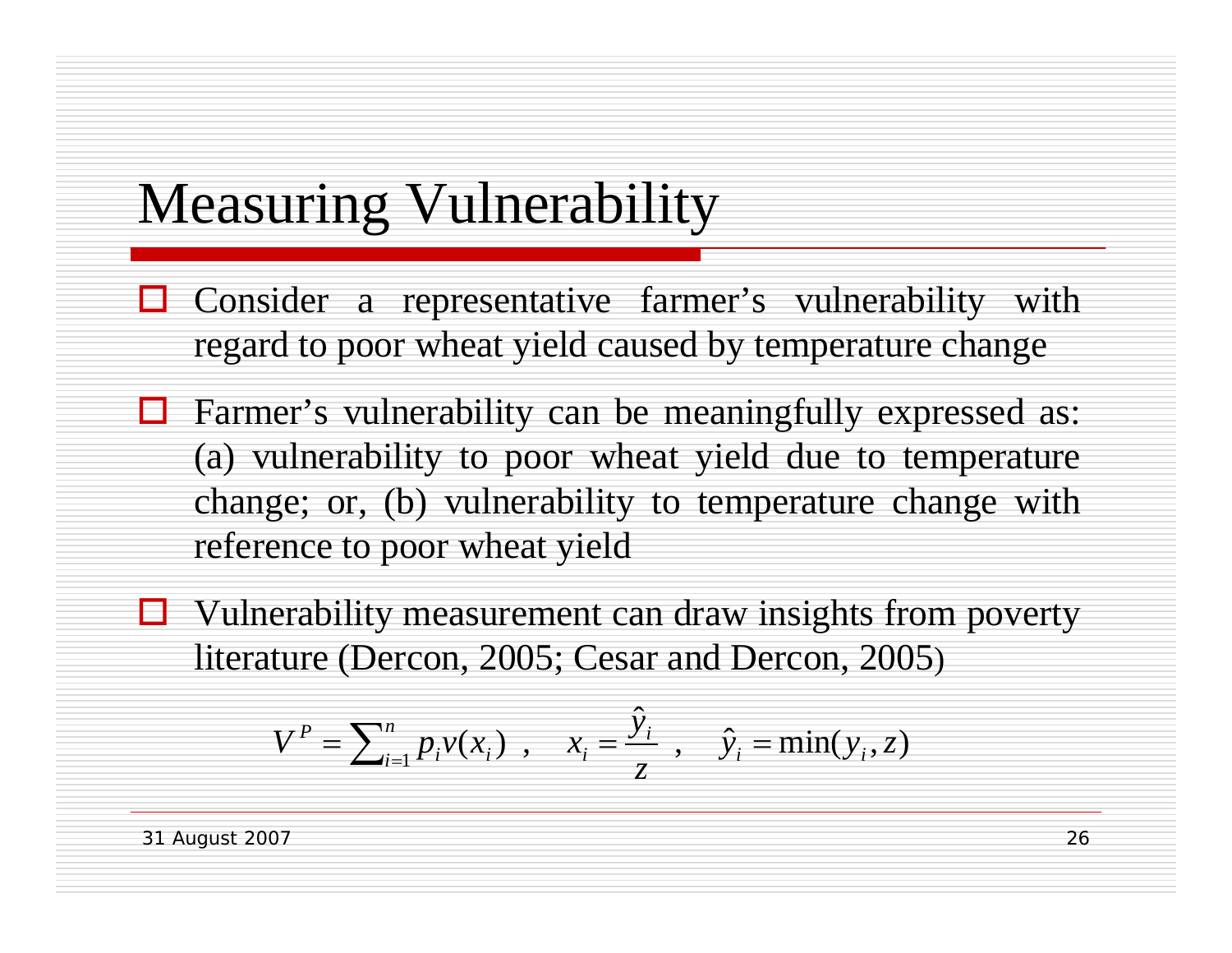# Vulnerability Assessment



where, *y* is an indicator of well-being of the entity (e.g., wheat yield of representative farmer)

 $y_o$  is the threshold level of well-being (e.g., break-even level of yield) *T* is the exogenous input affecting the entity (e.g., temperature change) *pi* is probability of occurrence of state *i*  $\beta$  is the sensitivity of the entity - links the outcome of concern and shock  $v(.)$  is monotonically decreasing in *y* and increasing in  $\beta$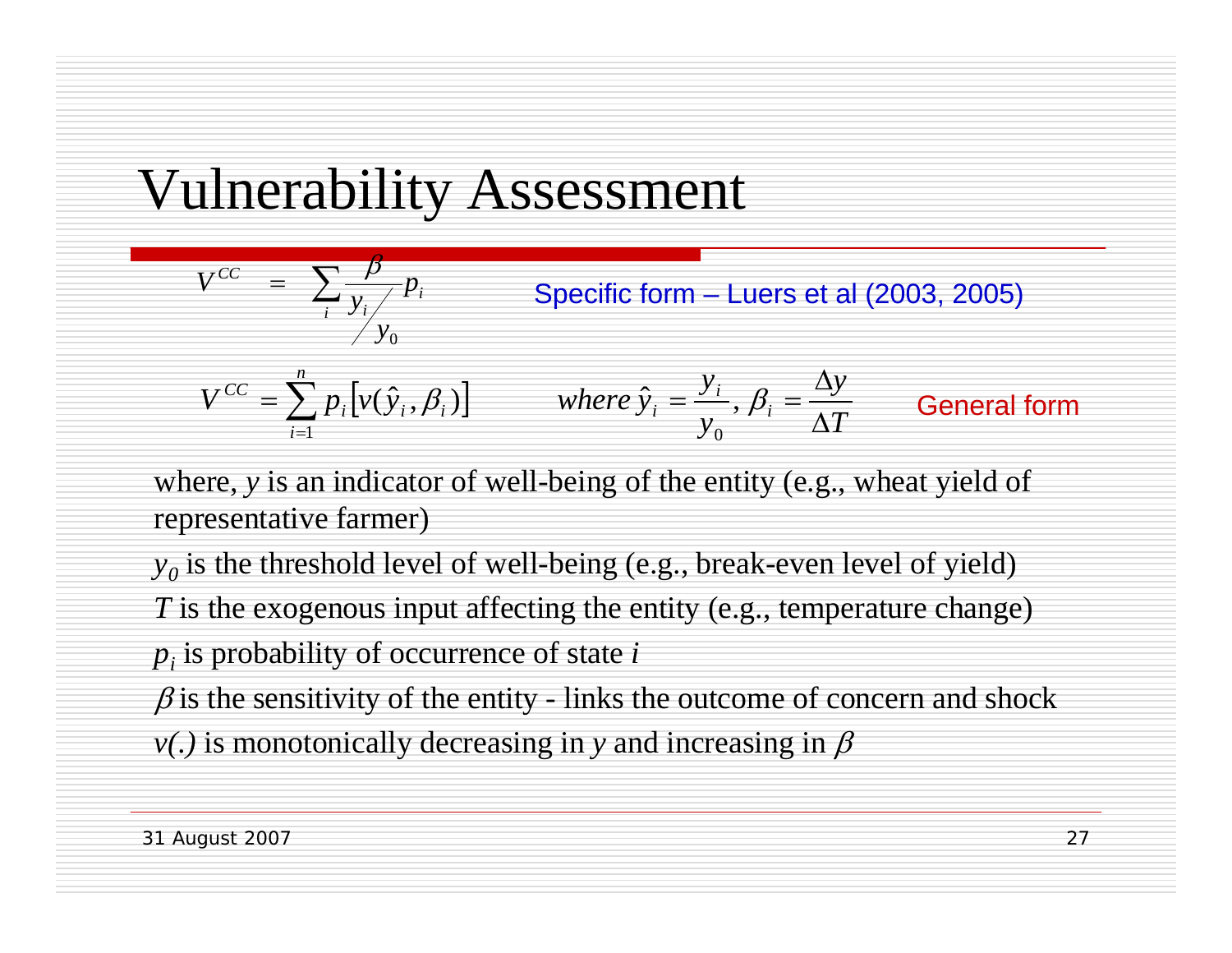#### Vulnerability to Rainfall Change with Reference to Poor Rice Yield: Andhra Pradesh

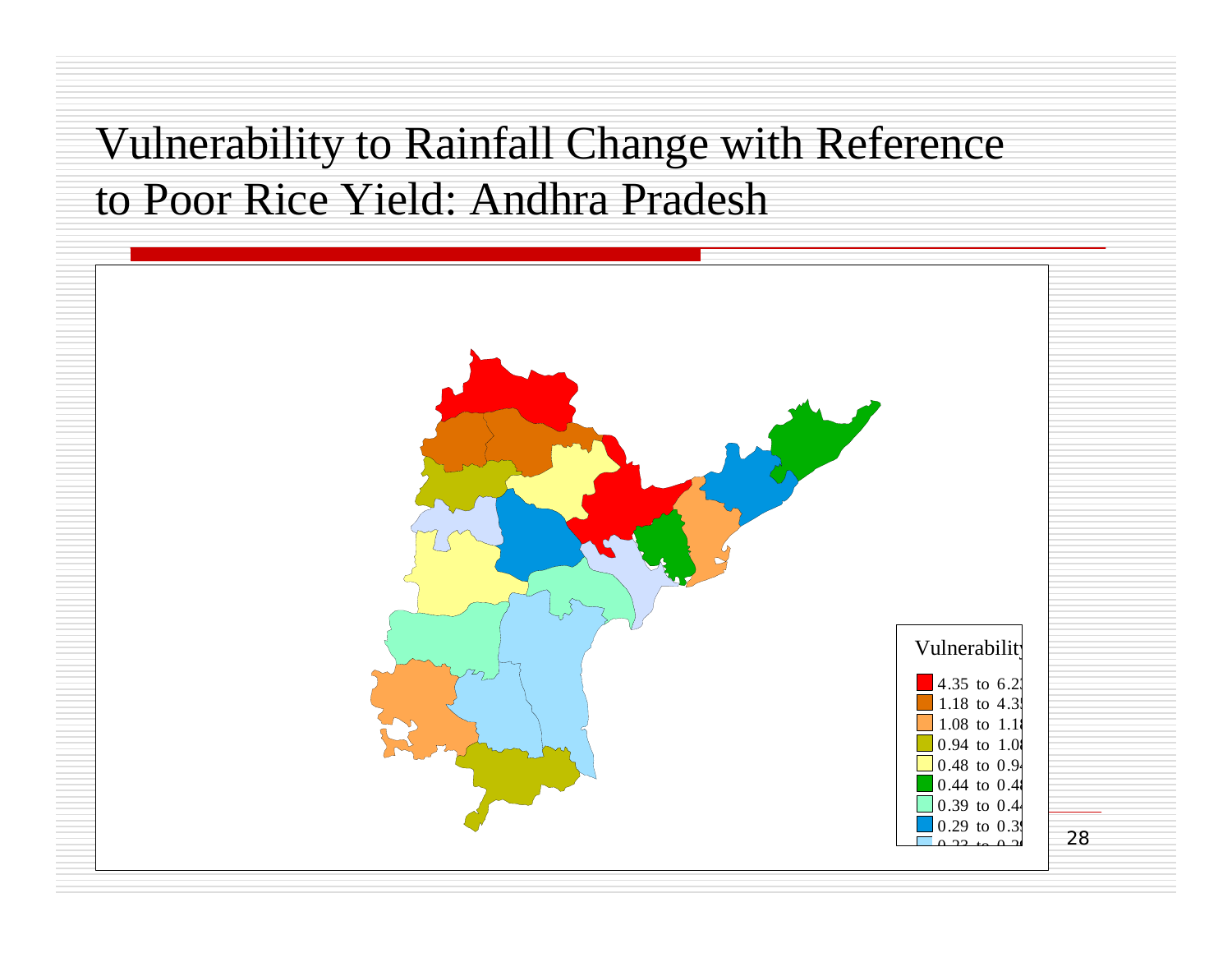# Adaptation Assessment

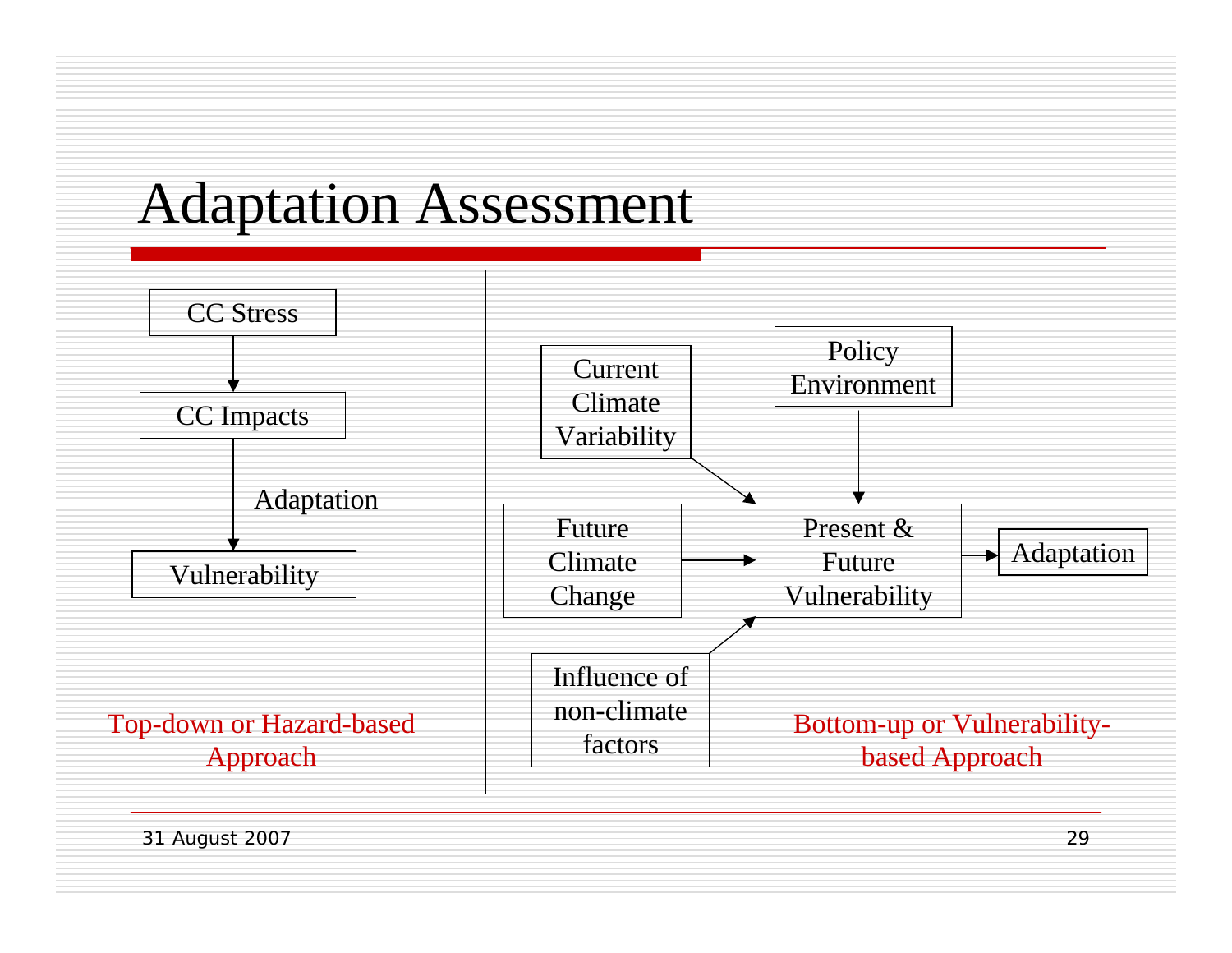# Adaptation Assessment

- $\Box$  'End-point' characterization of vulnerability in climate change literature emphasizes on regional/national level adaptation strategies
- $\Box$  In contrast vulnerability assessments practiced by poverty and disaster management communities depend directly on the vulnerable community itself to make use of wider-range of social, cultural, economic and institutional factors; and also characterize vulnerability as 'starting-point' of their analysis
	- $\mathbb{R}^3$  These aspects make vulnerability assessment conducive for providing local-scale guidance on adaptation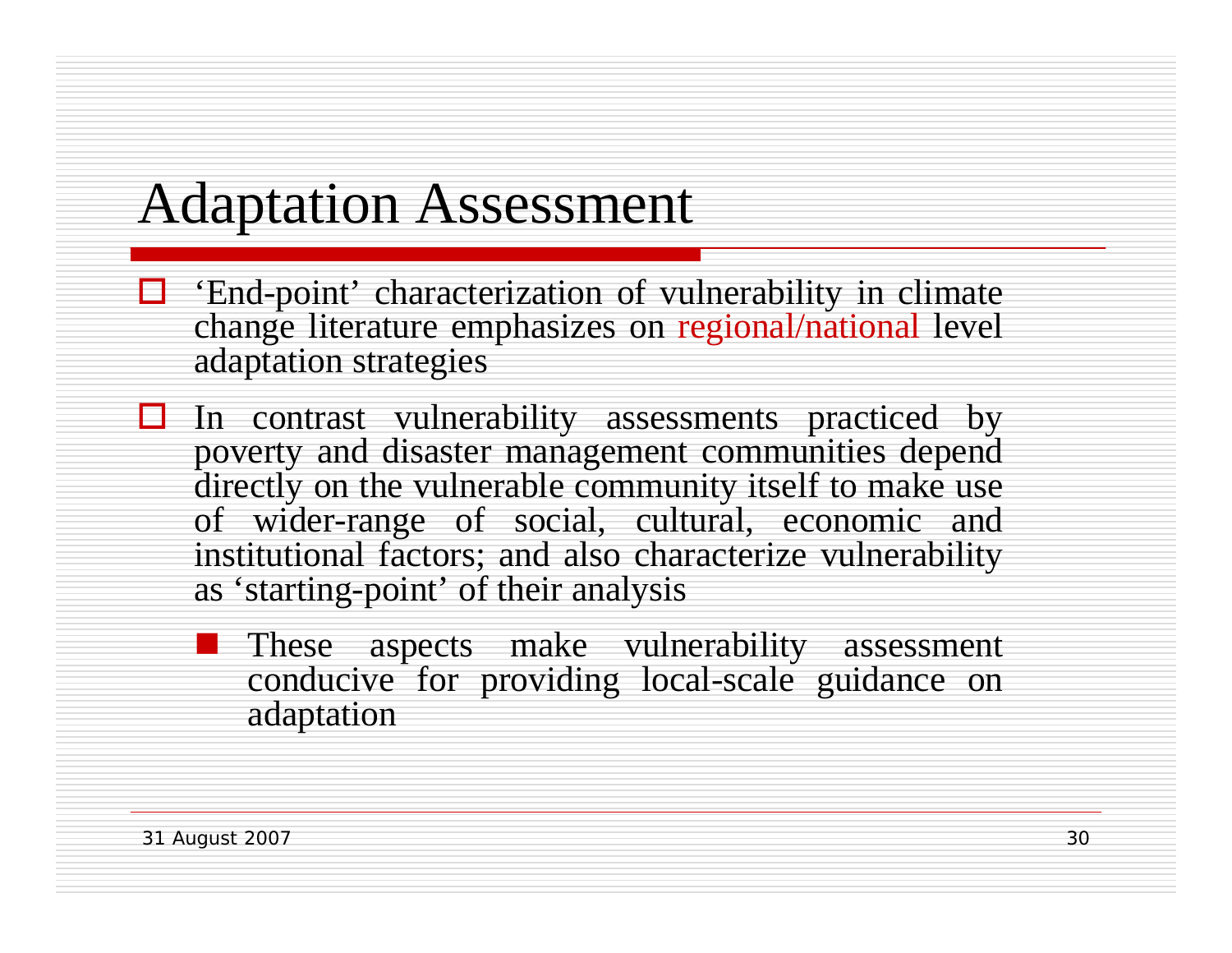## Adaptation Assessment

- $\Box$  As Klein (2004) argued even the most recent sophisticated scenario-based assessments of impacts and vulnerabilities (e.g., DINAS-COAST) may increase awareness for adaptation but give little information to the local decision makers on most efficient or effective adaptation strategies
- Such information may come only from local knowledge and one needs different tools/methods to comprehend the same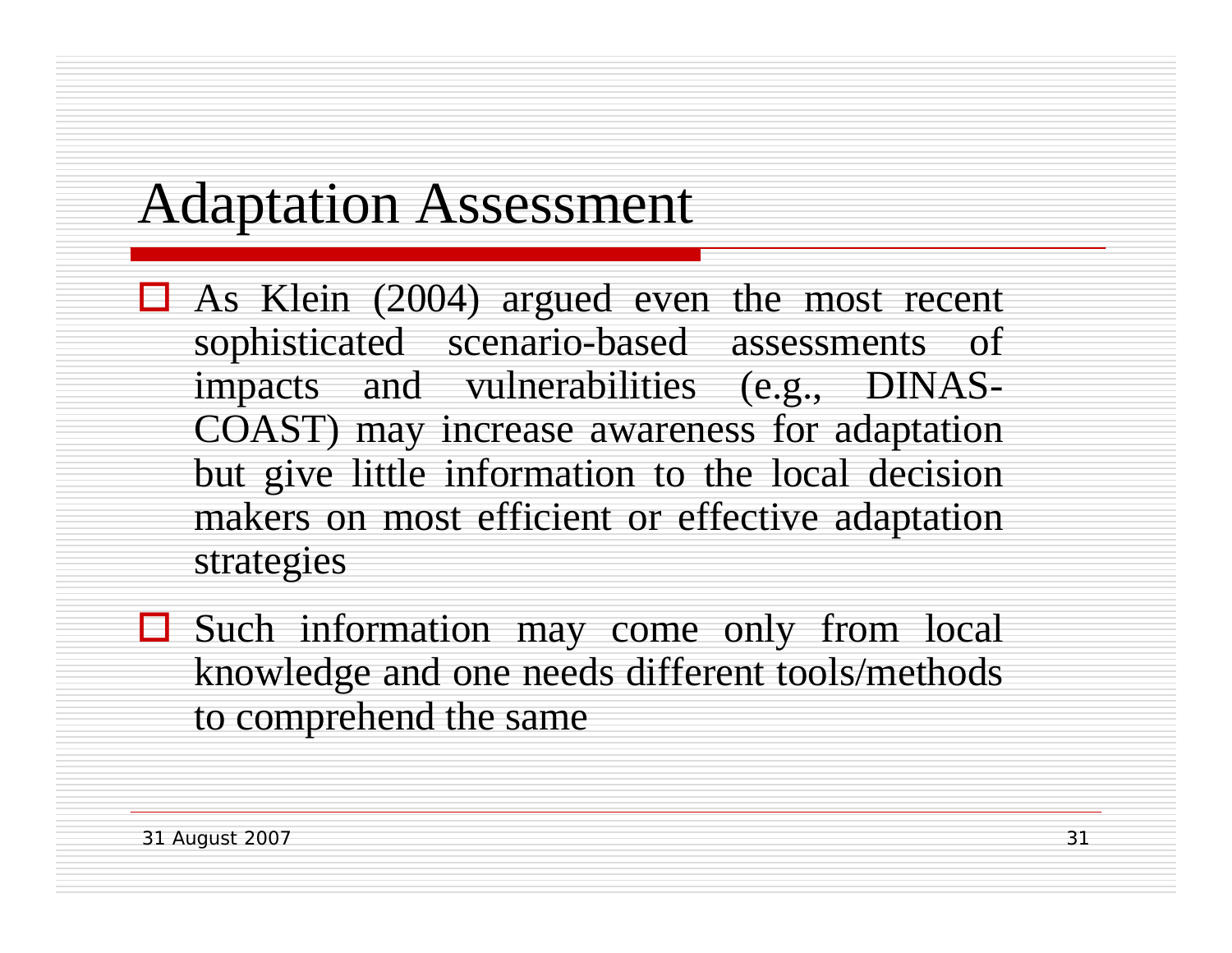



Adaptation strategies geared to cope with (current) climate anomalies may embrace a large proportion of the envelope of adjustments expected under long-term climate change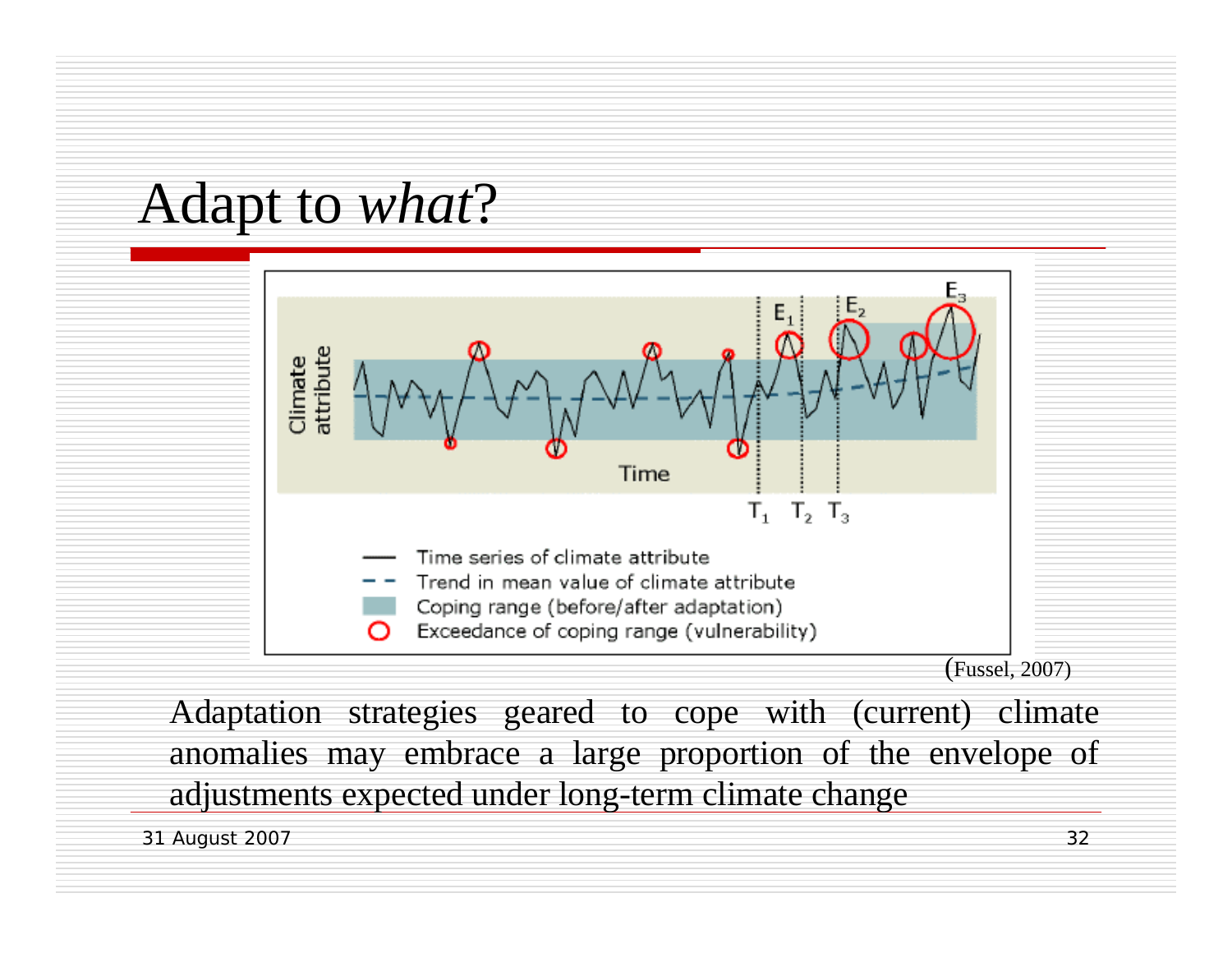# *How* to Adapt?

- $\Box$  By linking climate change concerns with other nonclimate concerns (e.g., globalization)
- $\Box$  By involving several stake-holders scientists are just one of them
- $\Box$  When current climate risks are large, it is prudent to address them first
- Explore *soft* adaptation before undertaking *hard* options

#### In sum, 'main-stream' the adaptation process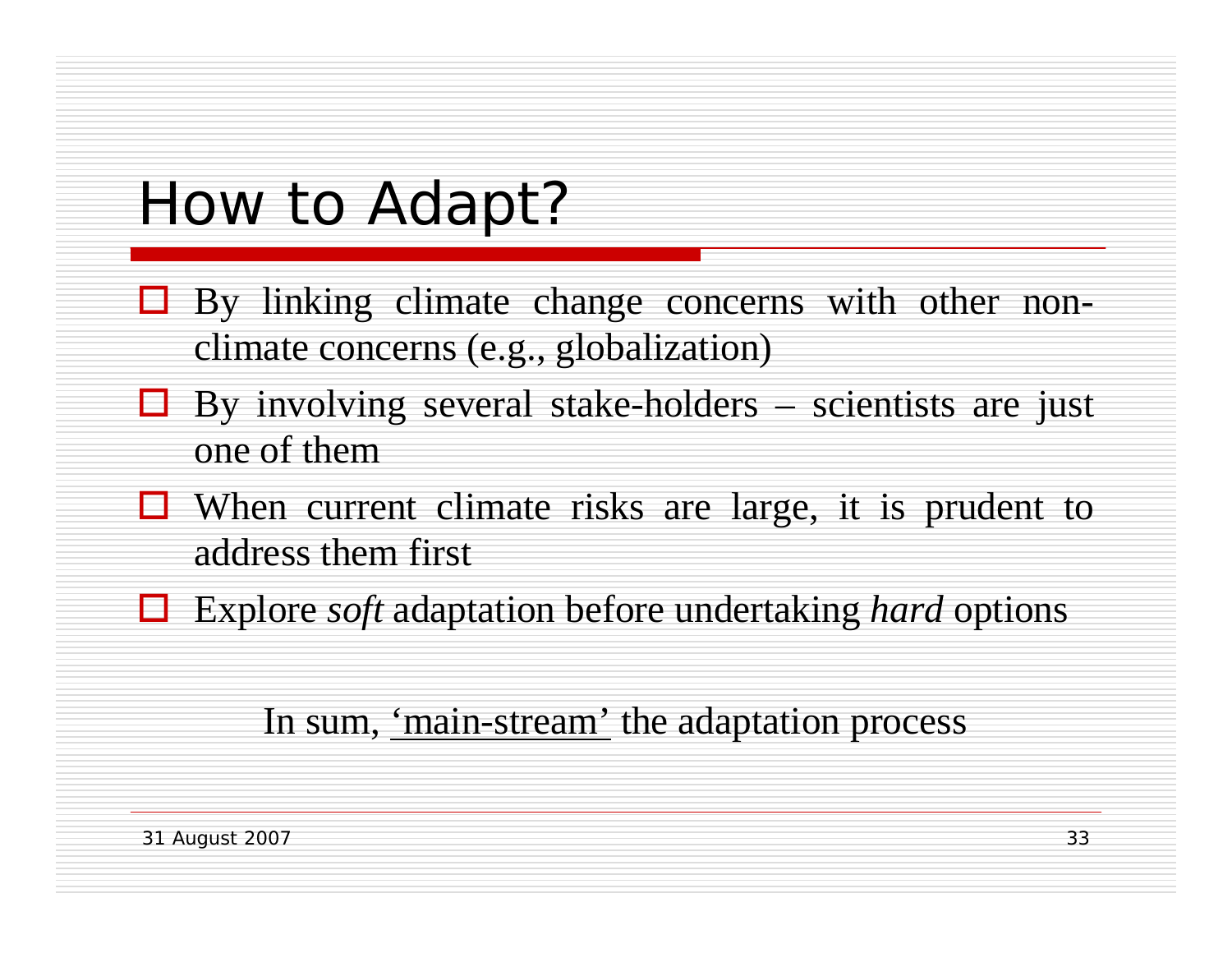# Adaptation Assessment - Example

- $\Box$  The results from Ricardian approach suggest presence of spatial features, possibly due to inter-farmer communication – but it remains to be seen exactly how farmers communicate
- $\Box$  Cognition allows the agents to receive and exchange information, to perceive and evaluate risks, to identify and weight options, to make decisions and perform actions, and modify and update profile based on the outcomes
- Social interactions of the agents could be based on social psychological consistency principle
- $\Box$  Agent based modeling strategy could be used to model vulnerability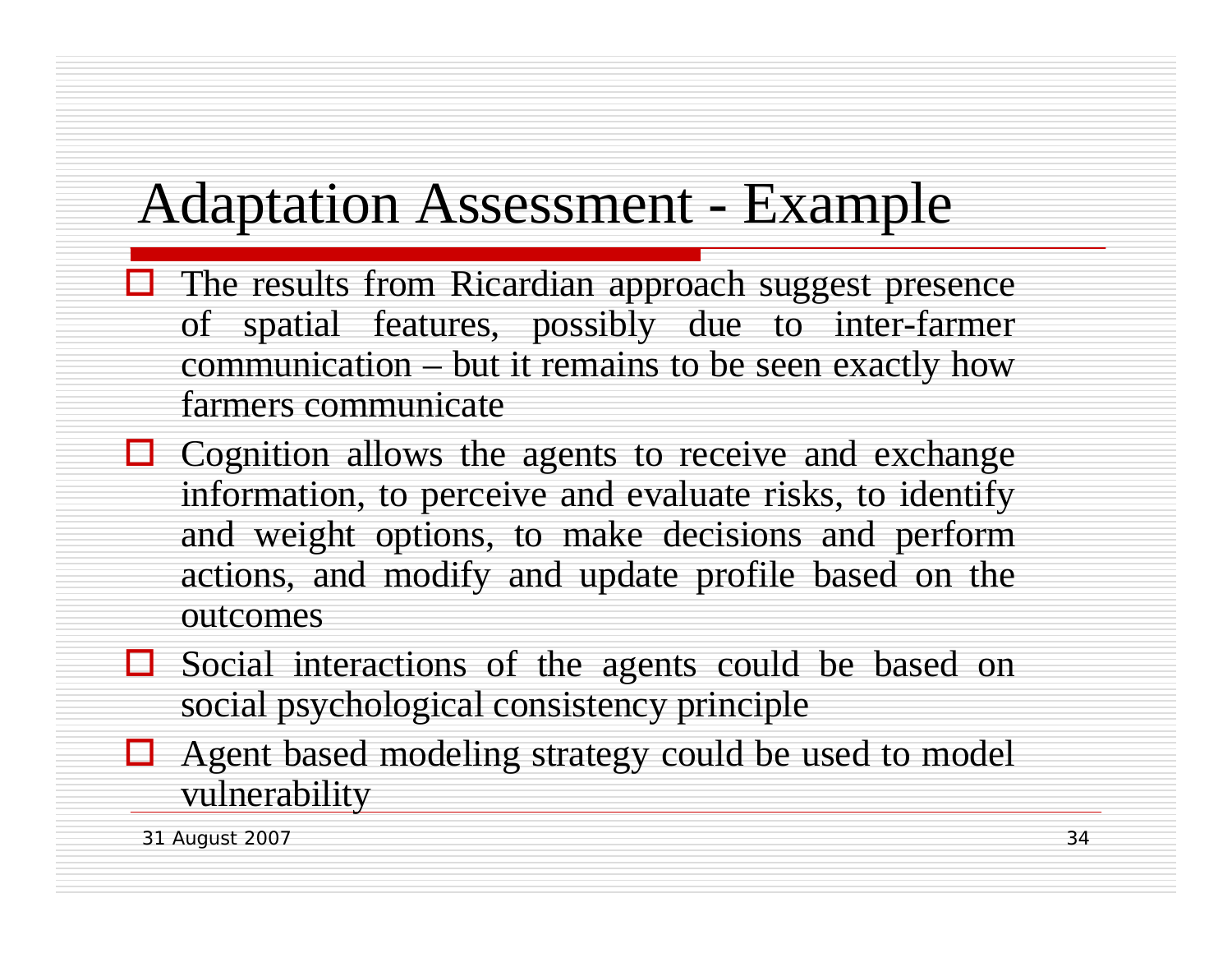## Impact Assessment – Road Ahead

- П Non-linear relationship between agricultural outcome and climate can be represented by quadratic function?
- $\Box$  Schlenker and Roberts (2006) suggest that the relationship is not *symmetrical*
- □  $\Box$  Higher  $CO_2$  concentrations – influences other than fertilization?
- Н Competition between weeds and crops
- $\Box$ Impacts on variety of crops
- П Integrated assessment – land use changes, water supply/demand changes, changing market conditions

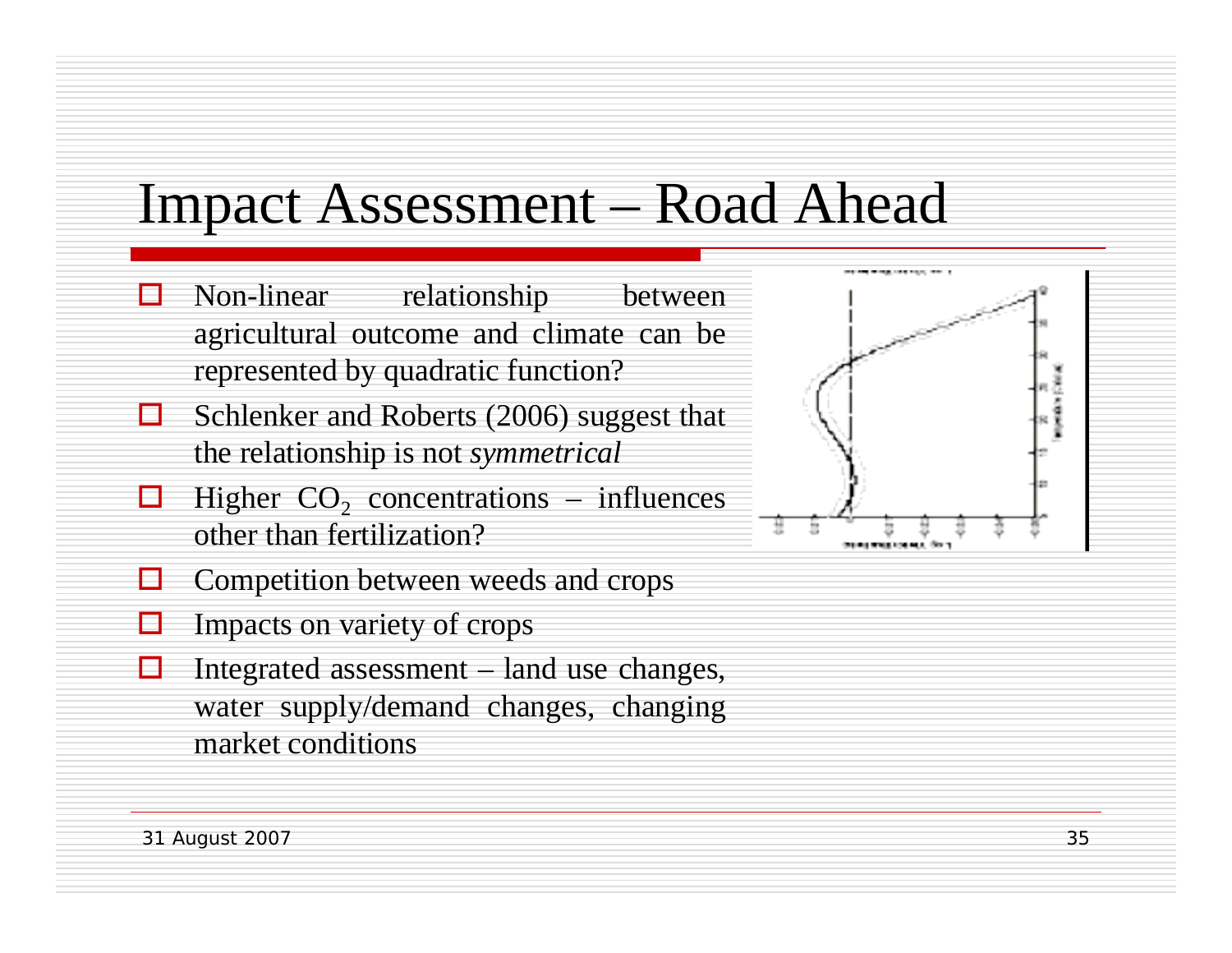# Vulnerability and Adaptation Assessment – Road Ahead

- $\blacksquare$  Explore synergy between climate change and poverty; climate change and disaster management – for better understanding of methodologies and policy response
- $\blacksquare$  Effective adaptation strategies require understanding of regional / local dimensions of vulnerability
	- Climate change does not occur in isolation multiple stresses ('Double Exposure' – O'Brien, 2004)
- $\blacksquare$  . Domestic policies can enhance or constrain farmers' ability to adapt to climate change
- $\blacksquare$ Identify and prioritize adaptation options

 $\blacksquare$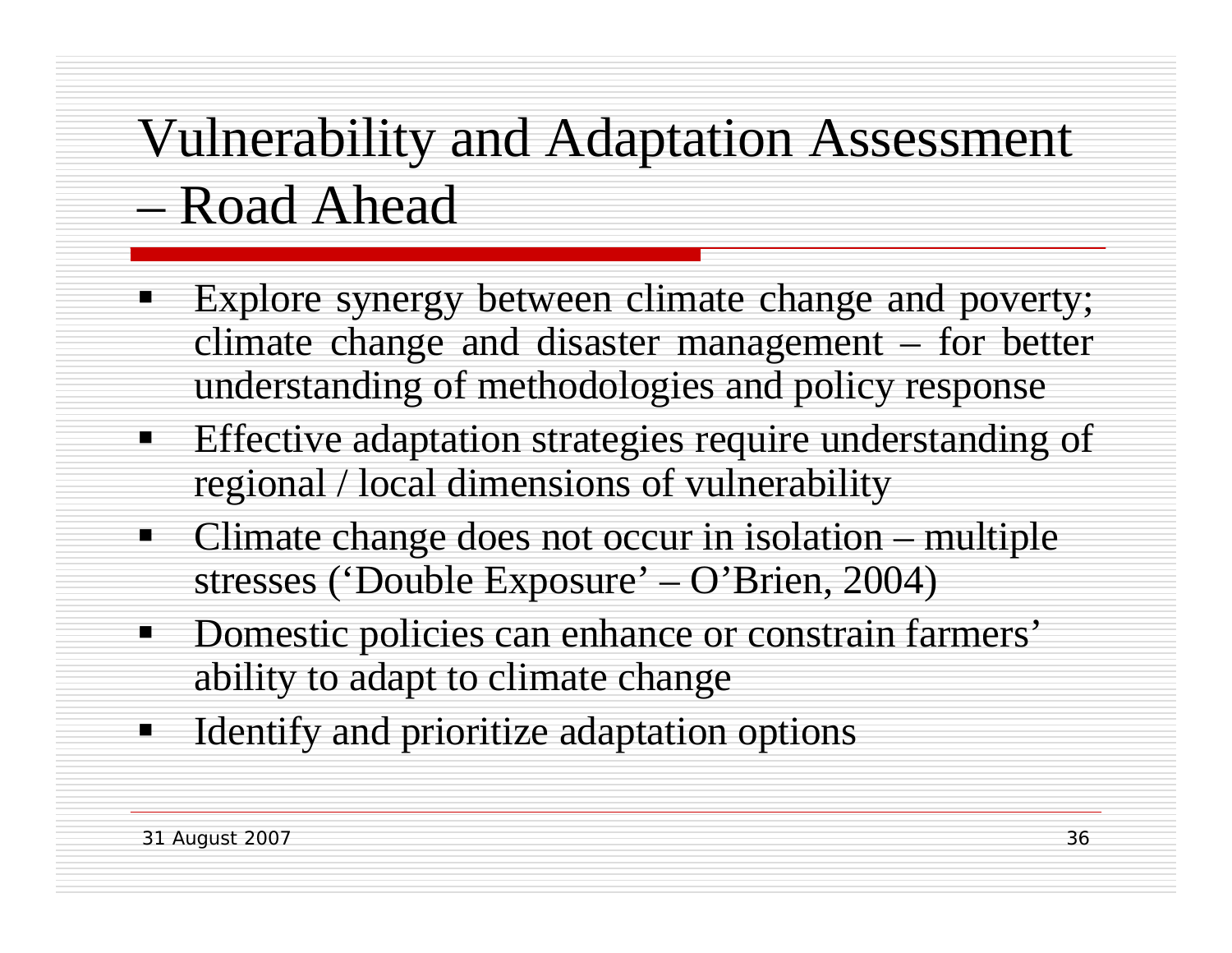# Concluding Remarks

- Assessing impacts *per se* may have only limited use; effort should be towards vulnerability and adaptation assessment
- $\Box$  Since most adaptation takes place at local level, information on future climate change should be complemented with relevant local knowledge
- $\Box$  Adaptation strategies geared to cope with large climate anomalies may embrace a large proportion of the envelope of adjustments expected under long-term climate change
- However since UNFCCC mandates focus on 'climate' component, efforts should be made to *mainstream* climate policies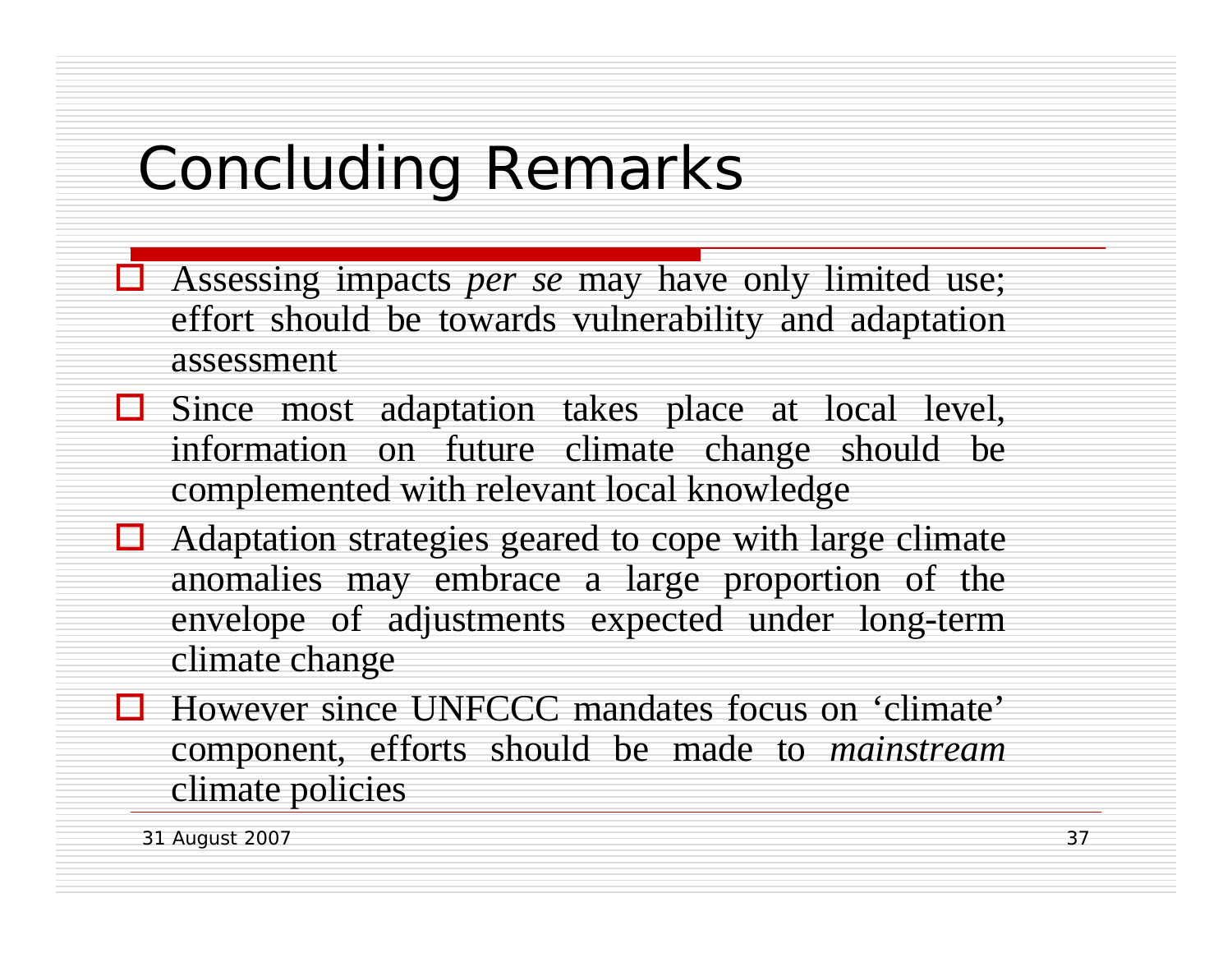## Inter-Disciplinary Nature of Subject